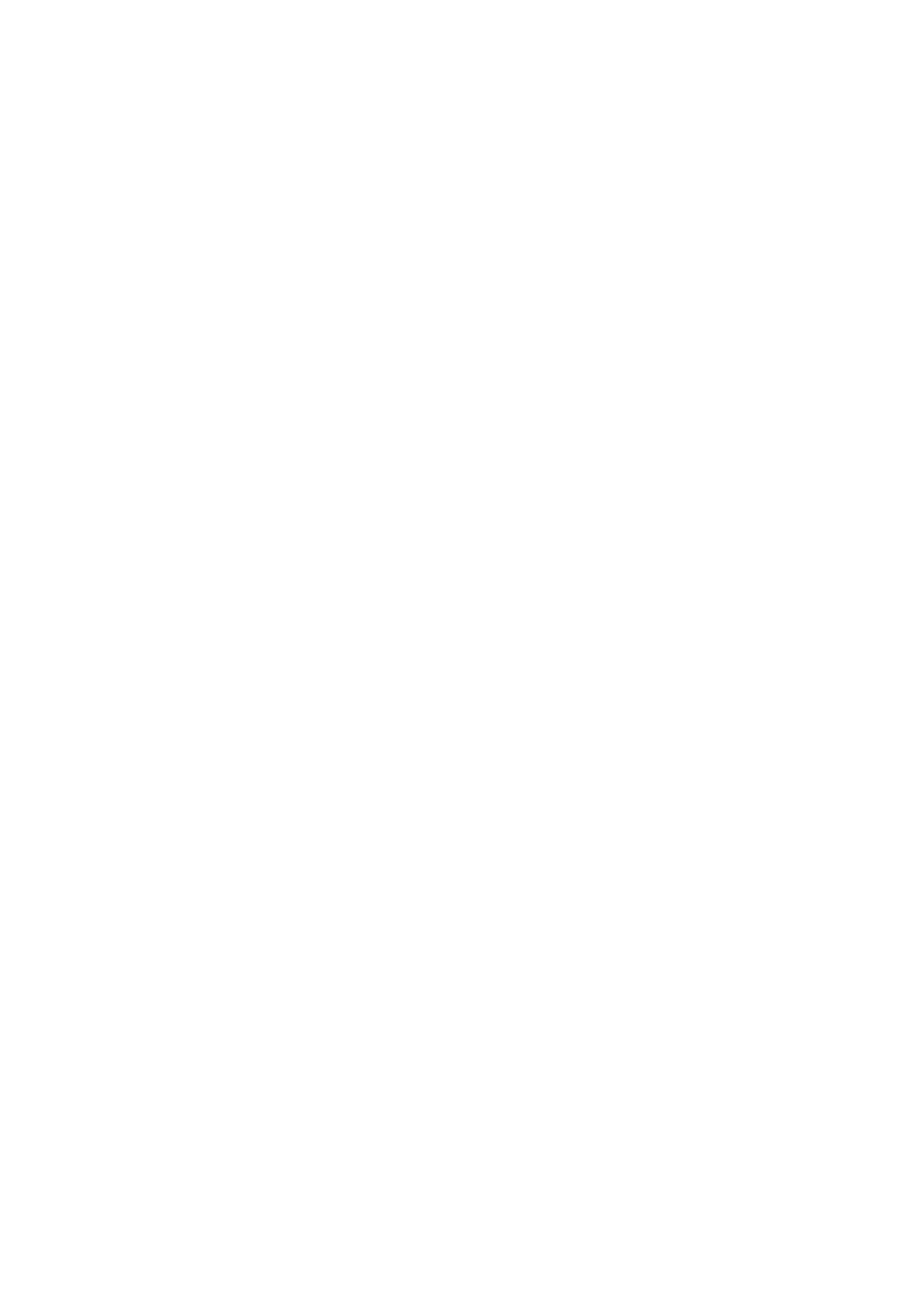# Trans-forming Terminology and Ideology in Media, Medicine and Mental Health:

*Zebras among Us*

By Steven S. Funk and Jaydi Funk

Cambridge **Scholars** Publishing

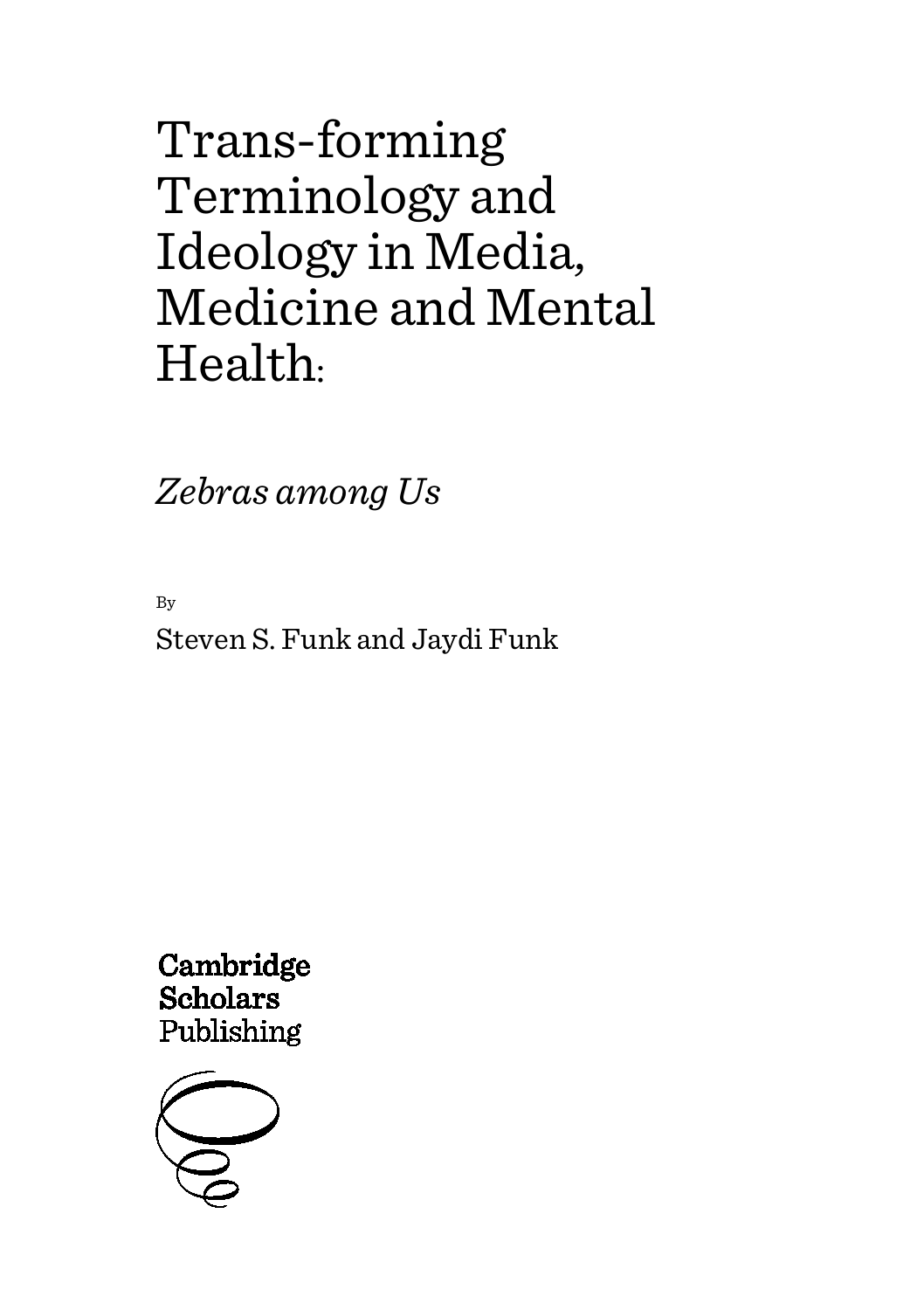Trans-forming Terminology and Ideology in Media, Medicine and Mental Health: Zebras among Us

By Steven S. Funk and Jaydi Funk

This book first published 2021

Cambridge Scholars Publishing

Lady Stephenson Library, Newcastle upon Tyne, NE6 2PA, UK

British Library Cataloguing in Publication Data A catalogue record for this book is available from the British Library

Copyright © 2021 by Steven S. Funk and Jaydi Funk

All rights for this book reserved. No part of this book may be reproduced, stored in a retrieval system, or transmitted, in any form or by any means, electronic, mechanical, photocopying, recording or otherwise, without the prior permission of the copyright owner.

ISBN (10): 1-5275-7227-7 ISBN (13): 978-1-5275-7227-0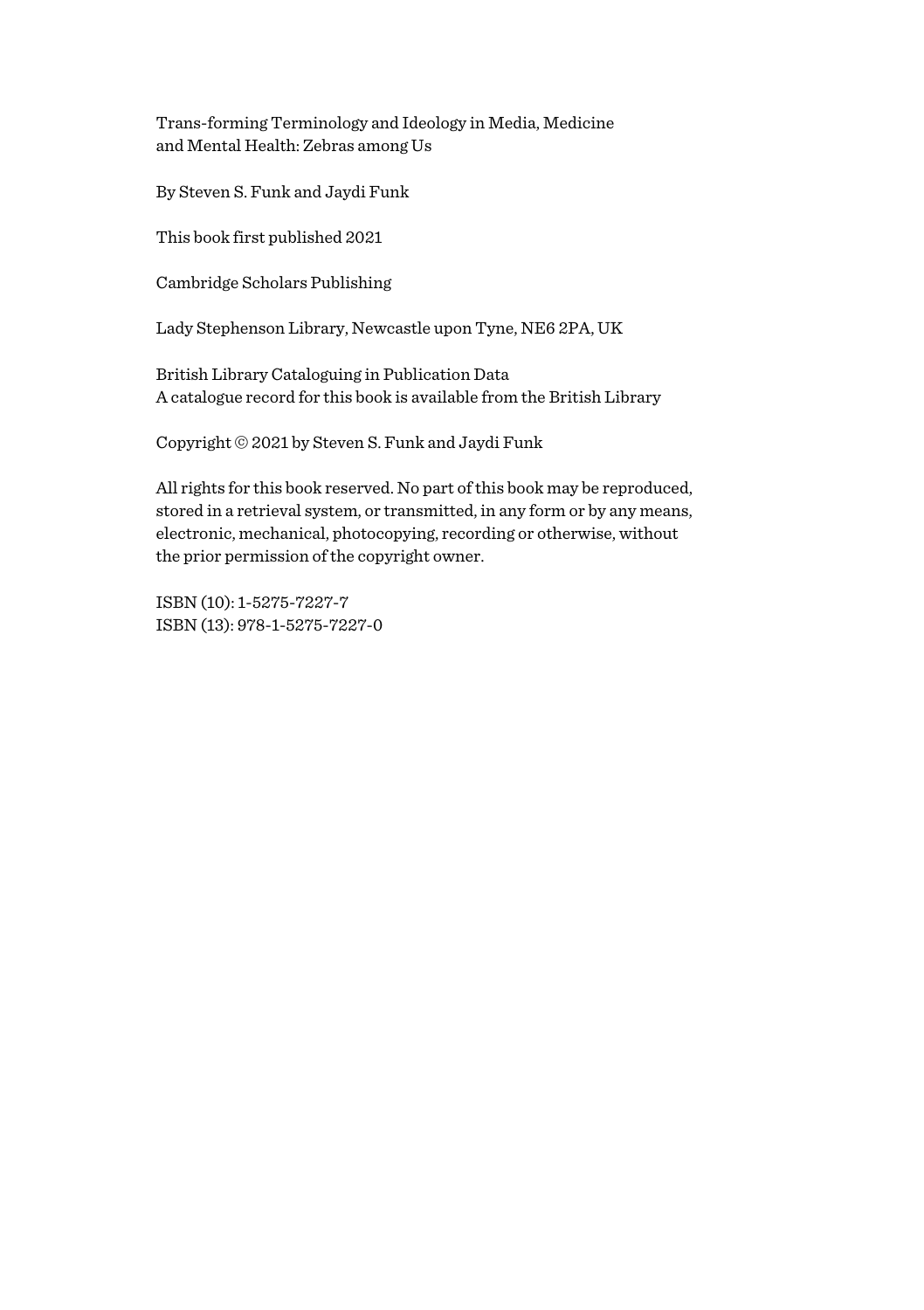### To Our Children,

Thank you for your patience at the dinner table, on hikes, during game nights and car rides as we discussed and wrote our book. We appreciate all of your input and your drive to contribute to social justice. As we write this, you are 11-, 10-, and 9-year-olds who are exceptionally bright, knowledgeable, and curious individuals. Our hope is that you will see gender equity within your lifetimes. You are growing up in a world that is unsafe, unjust, and has seen one of the worst pandemics in history. We hope you can learn from all of this and strive to create a better future. Remember that love endures all and that we love you endlessly. This is for you three.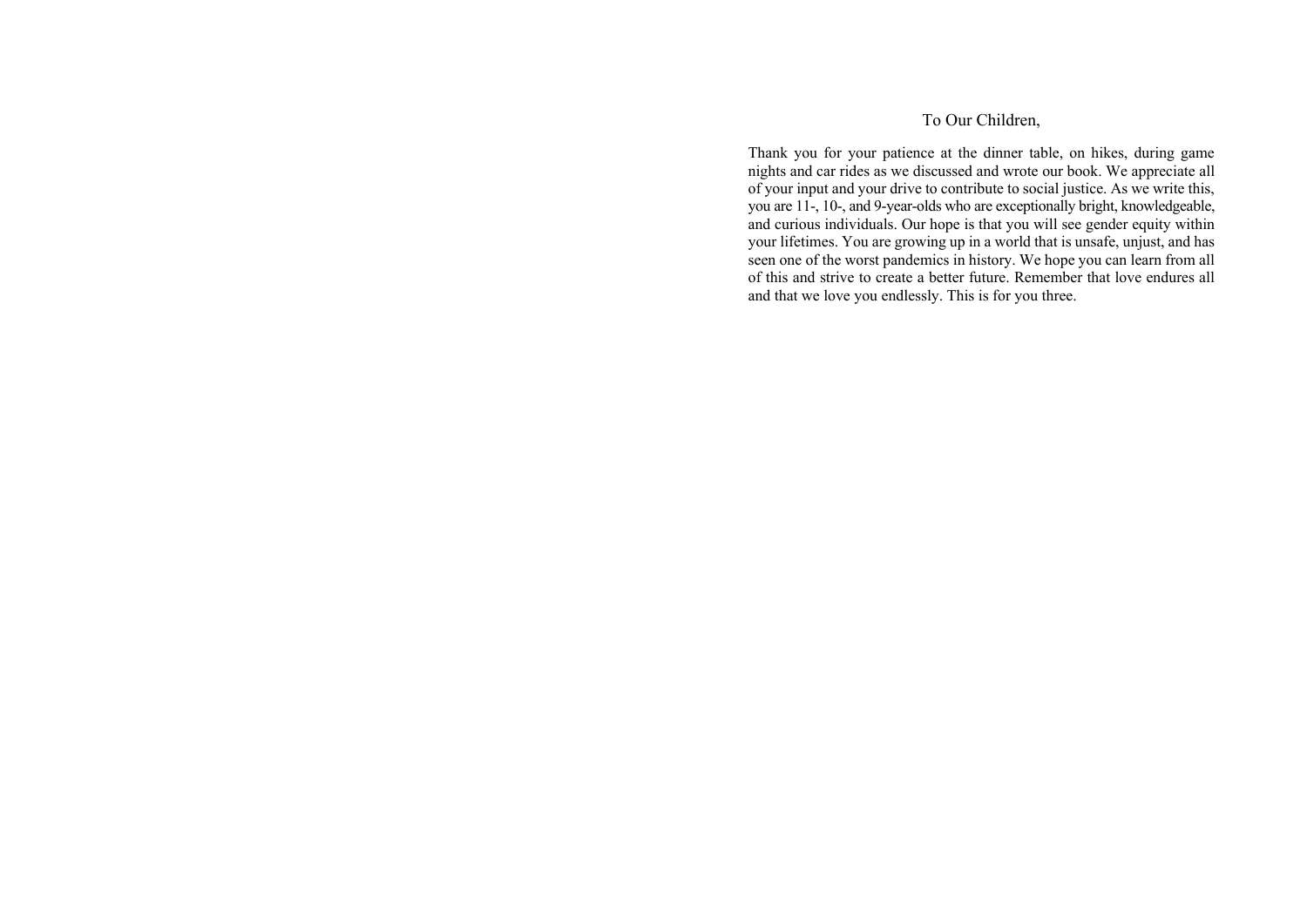*Our vocabularies give us the ability to define our realities. —*Miriyam Glazer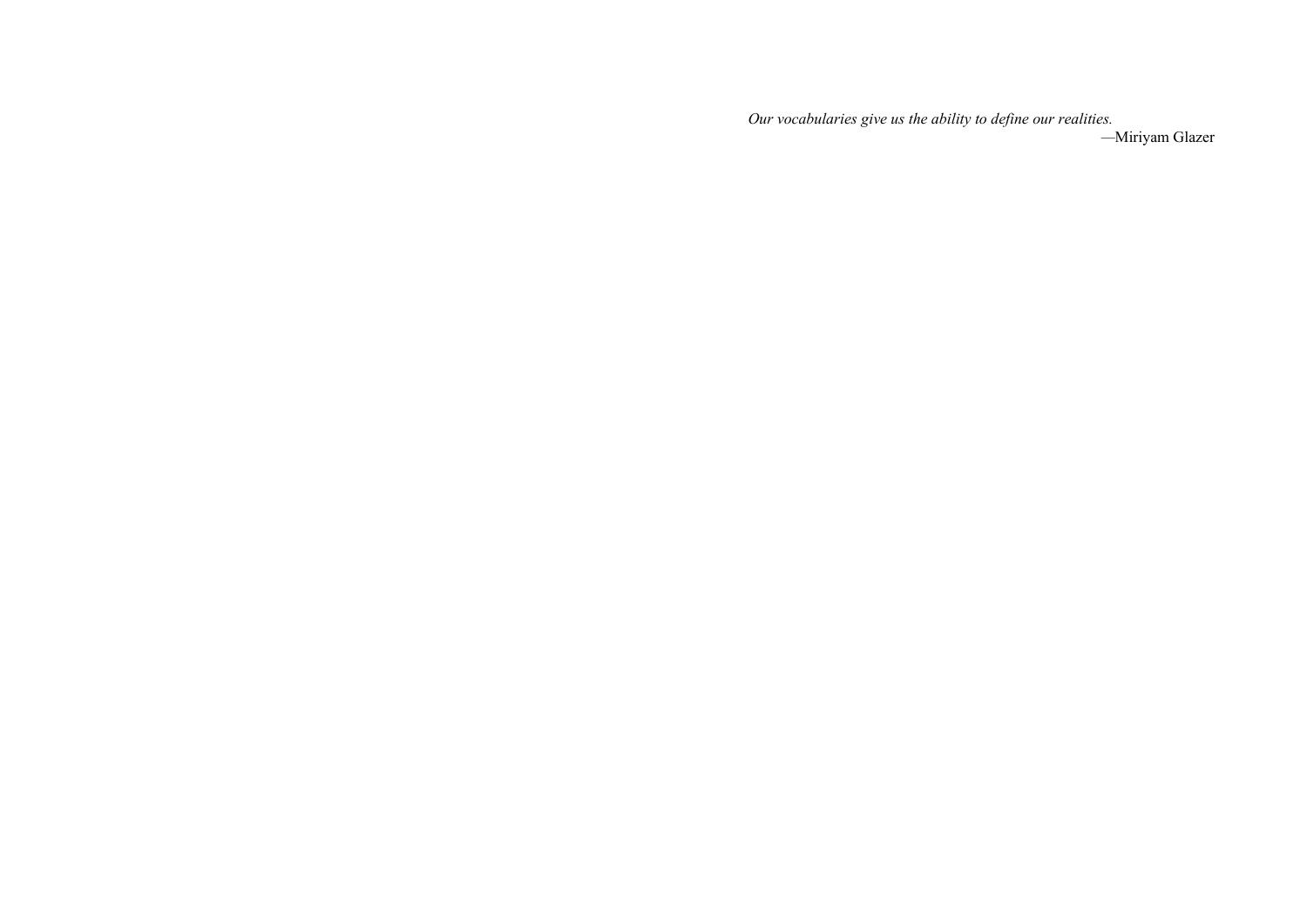# TABLE OF CONTENTS

| SYLVIA WHELAN, JD                                            |  |
|--------------------------------------------------------------|--|
|                                                              |  |
|                                                              |  |
| A TRANS*+ MEDIA LITERACY FRAMEWORK: RETHINKING               |  |
| EDUCATIONAL PRACTICES                                        |  |
| MEDIA'S TRADITIONAL TRANS*+ NARRATIVE ARC 11                 |  |
|                                                              |  |
|                                                              |  |
|                                                              |  |
|                                                              |  |
| WHAT THE TRANS*+ MEDIA NARRATIVE OFTEN OMITS  19             |  |
|                                                              |  |
|                                                              |  |
| ADDRESSING MEDIA STUDIES IN THE CLASSROOM:                   |  |
| THE FOUNDATIONS OF TRANS*+ MEDIA LITERACY  26                |  |
| Five Core Concepts of Critical Media Literacy 27             |  |
|                                                              |  |
| Six Conceptual Understandings of the Critical Media Literacy |  |
|                                                              |  |
|                                                              |  |
| The Trans*+ Media Literacy Framework: Four Core              |  |
|                                                              |  |
|                                                              |  |
| The Politics of Representation and Cisgender Normalcy  36    |  |
|                                                              |  |
| Activism and Mediated Spaces for Gender Expansion 42         |  |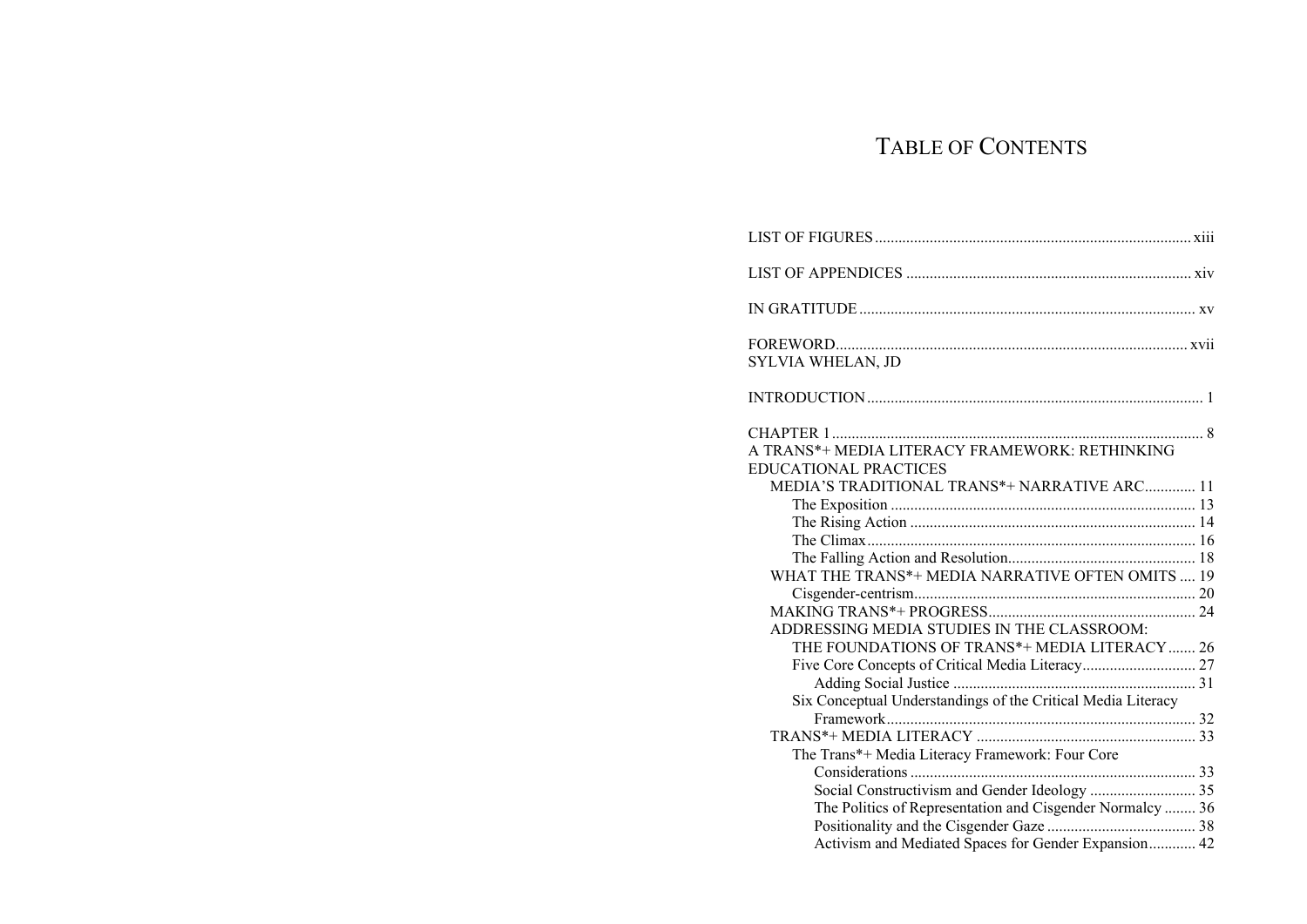| RECOMMENDATIONS FOR SOCIAL JUSTICE EDUCATORS 45          |  |
|----------------------------------------------------------|--|
|                                                          |  |
|                                                          |  |
|                                                          |  |
| A TRANS*+ HEALTHCARE LITERACY FRAMEWORK:                 |  |
| RETHINKING MEDICINE AND MEDICATION IN A NON-BINARY       |  |
| <b>ERA</b>                                               |  |
|                                                          |  |
| The Medical Myth of Dimorphism (Two Sexes)  56           |  |
|                                                          |  |
|                                                          |  |
|                                                          |  |
|                                                          |  |
|                                                          |  |
|                                                          |  |
| FROM BODY POLICING TO BODY PERCEIVING: A                 |  |
| PHARMACOLOGICAL ARGUMENT FOR INCLUSIVITY  66             |  |
|                                                          |  |
| The (In)Significance of ASB and Narrow Therapeutic Index |  |
|                                                          |  |
|                                                          |  |
| TRANS*+ HEALTHCARE LITERACY FRAMEWORK  80                |  |
|                                                          |  |
| The Politics of Representation and Cisgender Normalcy 82 |  |
|                                                          |  |
| Activism and Health Care Spaces for Gender Expansion  84 |  |
| WHAT SHOULD HEALTHCARE PROVIDERS DO?  85                 |  |
|                                                          |  |
|                                                          |  |
|                                                          |  |
| A TRANS*+ MENTAL HEALTH LITERACY FRAMEWORK:              |  |
| DEPATHOLOGIZING TRANS*+ IDENTITIES                       |  |
| THE APA'S MANUAL THROUGH THE YEARS  100                  |  |
| CONTEMPORARY CRITICISMS OF THE APA MANUAL  110           |  |
|                                                          |  |
|                                                          |  |
|                                                          |  |
|                                                          |  |
|                                                          |  |
|                                                          |  |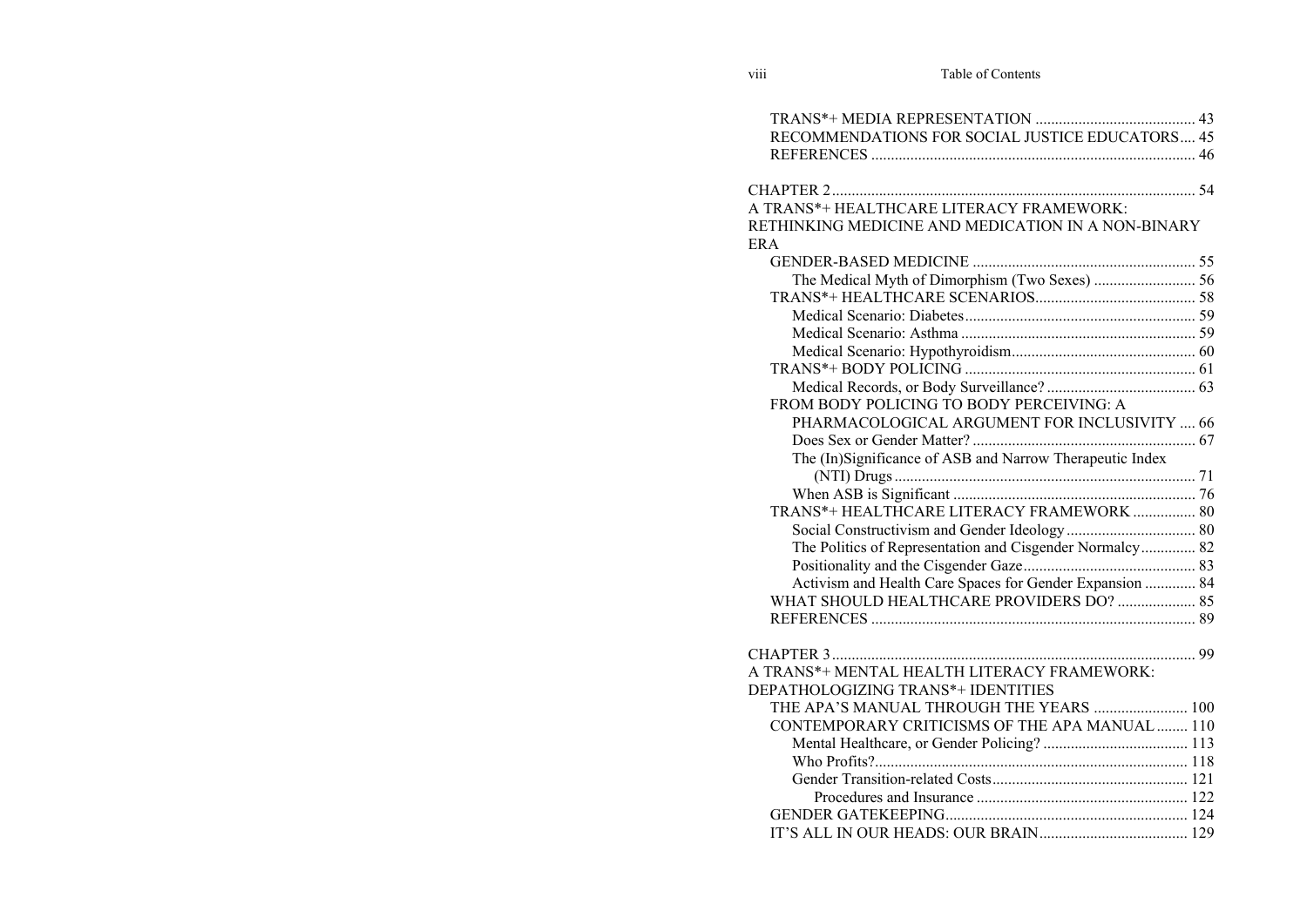| Trans-forming Terminology and Ideology in Media, Medicine<br>and Mental Health: Zebras among Us | ix |
|-------------------------------------------------------------------------------------------------|----|
| REVIEWING TRANS*+ PATHOLOGIZATION BY THE APA 131                                                |    |
| A Mental Health Diagnosis: It Cuts Both Ways 132                                                |    |
| TRANS*+ MENTAL HEALTH AND MEDICATION  135                                                       |    |
| Psychiatric Medications and Trans*+ Patients 137                                                |    |
| RECOMMENDATIONS FOR MENTAL HEALTH                                                               |    |
|                                                                                                 |    |
|                                                                                                 |    |
|                                                                                                 |    |
|                                                                                                 |    |
| INTRODUCTION TO THE STUDY: DATA COLLECTION,                                                     |    |
| METHODS, AND PARTICIPANTS                                                                       |    |
|                                                                                                 |    |
|                                                                                                 |    |
|                                                                                                 |    |
|                                                                                                 |    |
|                                                                                                 |    |
|                                                                                                 |    |
|                                                                                                 |    |
|                                                                                                 |    |
|                                                                                                 |    |
|                                                                                                 |    |
|                                                                                                 |    |
|                                                                                                 |    |
|                                                                                                 |    |
| TRANS*+ ADULT PATIENT DISCLOSURE: FINDINGS                                                      |    |
| CONSIDERING TRANS*+ ADULTS DISCLOSURE:                                                          |    |
|                                                                                                 |    |
|                                                                                                 |    |
|                                                                                                 |    |
|                                                                                                 |    |
|                                                                                                 |    |
|                                                                                                 |    |
|                                                                                                 |    |
| CONSIDERING TRANS*+ ADULTS DISCLOSURE:                                                          |    |
|                                                                                                 |    |
| Patient Care Providers: The Ambiguous Task of Disclosure                                        |    |
|                                                                                                 |    |
| Trans*+ Care Providers: On Selective Disclosure, Safety,                                        |    |
|                                                                                                 |    |
| Frustrations with Lack of Recognition and Provider                                              |    |
|                                                                                                 |    |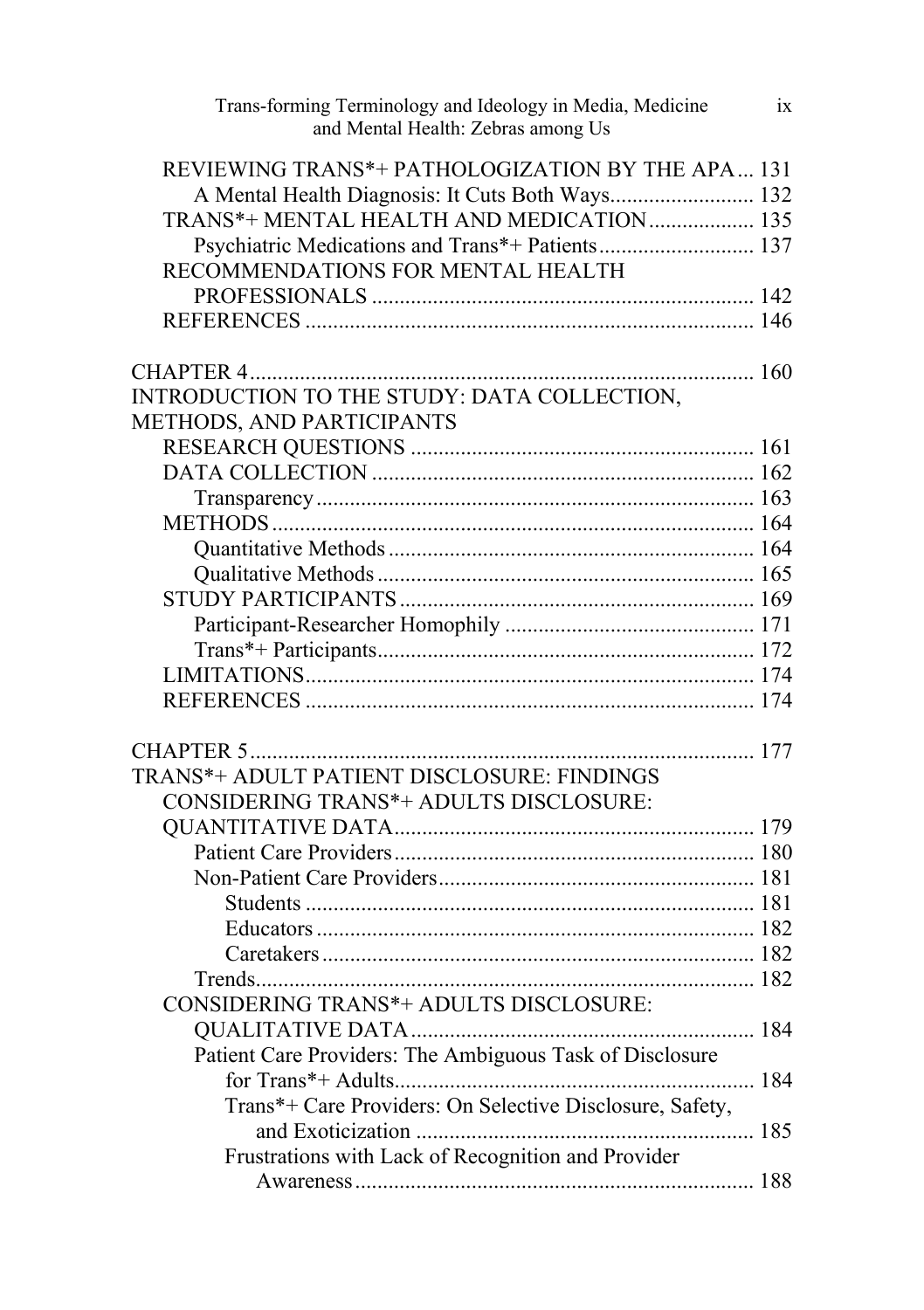### x Table of Contents

| Medical (Ir)Relevance of Sex and Gender: Changing           |  |
|-------------------------------------------------------------|--|
|                                                             |  |
| Acknowledge Cisgender Privilege in Healthcare 192           |  |
| Avoid Discrimination through Situationally-Dependent        |  |
|                                                             |  |
| MORE COMPREHENSIVE INTAKE FORMS  195                        |  |
| Patient Care Providers: Sex & Gender Conflation  199        |  |
| Patient Care Providers: Summarizing the Findings 203        |  |
|                                                             |  |
|                                                             |  |
|                                                             |  |
|                                                             |  |
|                                                             |  |
|                                                             |  |
| CONNECTING FINDINGS WITH THE LITERATURE  209                |  |
|                                                             |  |
|                                                             |  |
|                                                             |  |
| Physical, Occupational, & Respiratory Therapy  218          |  |
|                                                             |  |
|                                                             |  |
|                                                             |  |
|                                                             |  |
| TRANS*+ YOUTH CARETAKER DISCLOSURE: FINDINGS                |  |
| Caretakers of Trans*+ Youth: Gender Identities  225         |  |
| Caretakers of Trans*+ Youth: Age and Stance on Privacy 227  |  |
|                                                             |  |
|                                                             |  |
|                                                             |  |
|                                                             |  |
|                                                             |  |
|                                                             |  |
| Discussion of Caretakers of Trans*+ Youth: Age and Stance   |  |
|                                                             |  |
| Caretakers of Trans*+ Youth Describe How and Why They 'Out' |  |
|                                                             |  |
| Validate All Gender Identities through Educating Healthcare |  |
|                                                             |  |
|                                                             |  |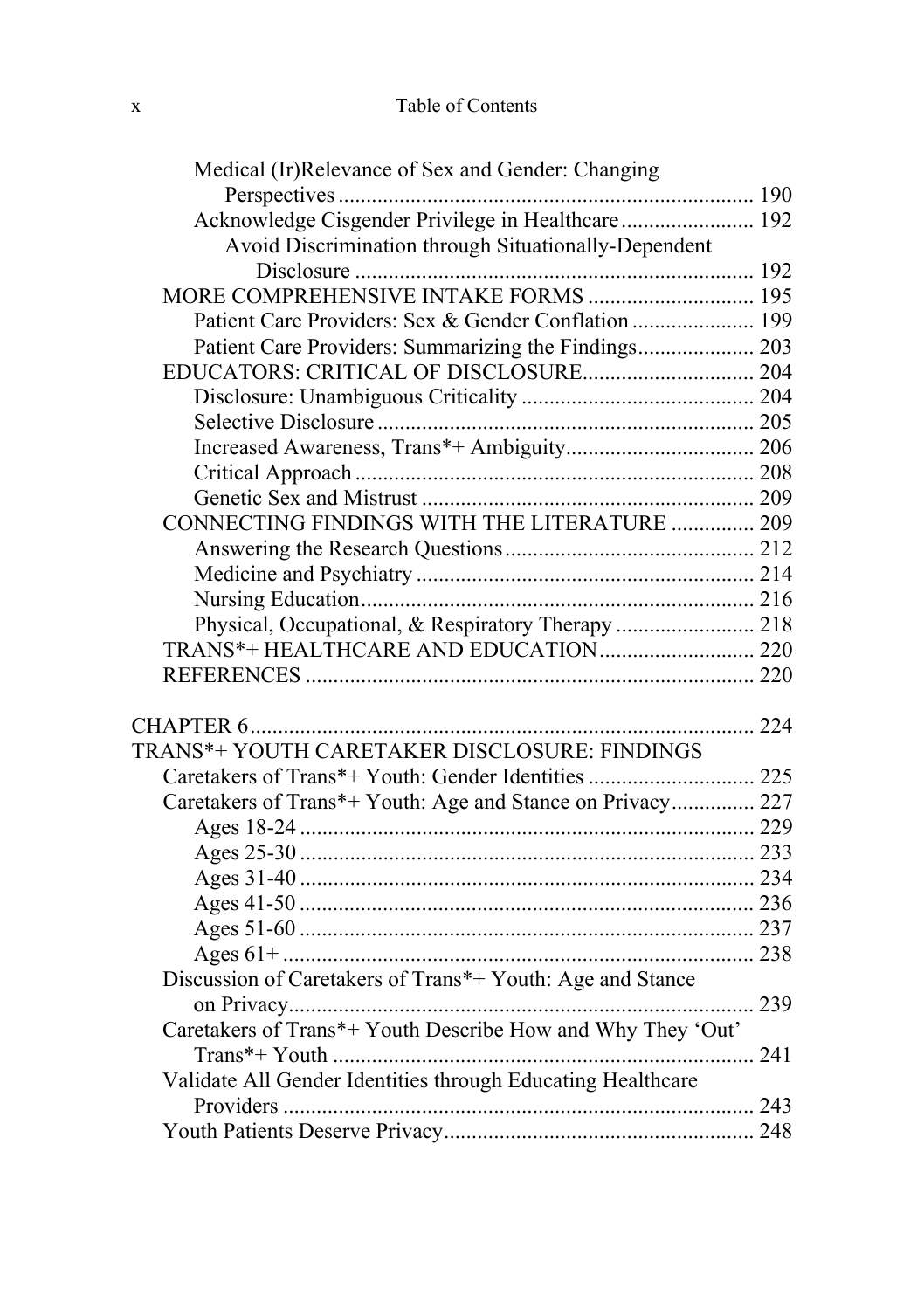| Trans-forming Terminology and Ideology in Media, Medicine<br>and Mental Health: Zebras among Us | xi |
|-------------------------------------------------------------------------------------------------|----|
| PROGRESS NEEDED IN TRANS*+ PEDIATRIC                                                            |    |
|                                                                                                 |    |
|                                                                                                 |    |
|                                                                                                 |    |
|                                                                                                 |    |
| HORMONES, AGEING, AND THE TRANS*+ LIFECYCLE                                                     |    |
|                                                                                                 |    |
|                                                                                                 |    |
|                                                                                                 |    |
| 'CROSS-SEX' HORMONE THERAPY (CSHT) IN YOUTH 269                                                 |    |
|                                                                                                 |    |
|                                                                                                 |    |
|                                                                                                 |    |
|                                                                                                 |    |
| CSHT Dosing, Precautions, & Adverse Effects  279                                                |    |
| Hormone Therapy Research: Risks & Benefits of Estrogen  281                                     |    |
|                                                                                                 |    |
|                                                                                                 |    |
|                                                                                                 |    |
| Hormone Therapy Research: Risks & Benefits of Testosterone  285                                 |    |
| Cardiovascular Disease & Prostate Cancer 287                                                    |    |
| Testosterone's Interactions with XX Sex Gonads  289                                             |    |
|                                                                                                 |    |
|                                                                                                 |    |
|                                                                                                 |    |
|                                                                                                 |    |
| HORMONE REPLACEMENT THERAPY (HRT) AND                                                           |    |
| TESTOSTERONE REPLACEMENT THERAPY (TRT)                                                          |    |
|                                                                                                 |    |
|                                                                                                 |    |
|                                                                                                 |    |
| RESEARCH ON THE AGEING TRANS*+ POPULATION 304                                                   |    |
| Auto Immune Diseases Among Trans*+ Individuals 308                                              |    |
|                                                                                                 |    |
|                                                                                                 |    |
| Cardiovascular Disease Among Trans*+ Individuals  315                                           |    |
|                                                                                                 |    |
| Limitations of Research on Ageing Trans*+ Individuals 318                                       |    |
|                                                                                                 |    |
|                                                                                                 |    |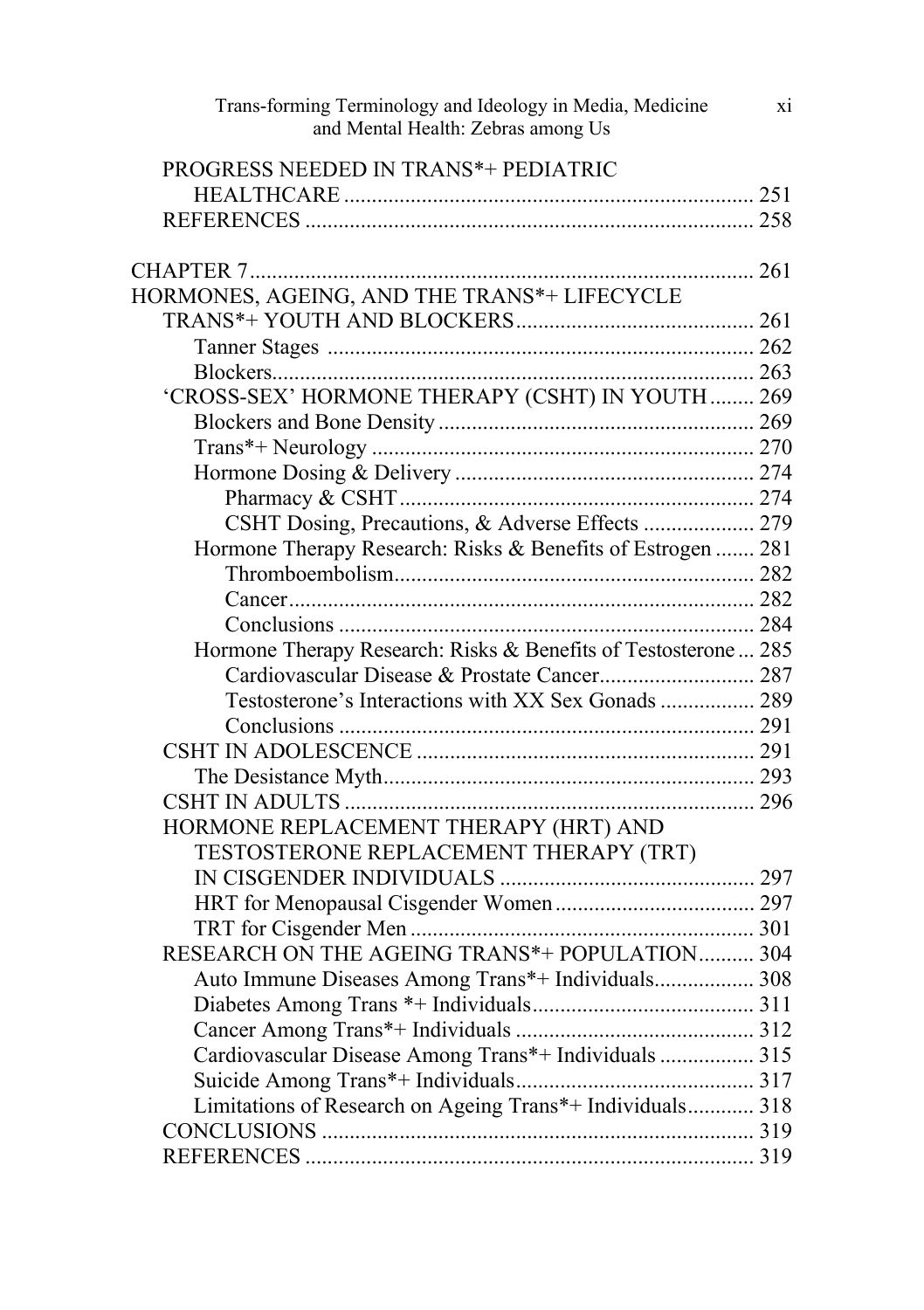|                                                  | 340 |
|--------------------------------------------------|-----|
| CONCLUSIONS OF A TRANS*+ INTERDISCIPLINARY STUDY |     |
| TRANS*+FORMING ACADEMIA AND HEALTHCARE,          |     |
|                                                  |     |
| <b>LESSONS FROM A PANDEMIC: WHAT COVID-19</b>    |     |
|                                                  |     |
| PRO(RE)GRESSION DURING THE DEBUT OF A NEW        |     |
|                                                  |     |
| TRANS*+FORMING GENDER AND THE FINAL GENDER       |     |
|                                                  |     |
|                                                  | 360 |
|                                                  |     |
|                                                  |     |
|                                                  |     |
|                                                  |     |
| <b>INDEX.</b>                                    |     |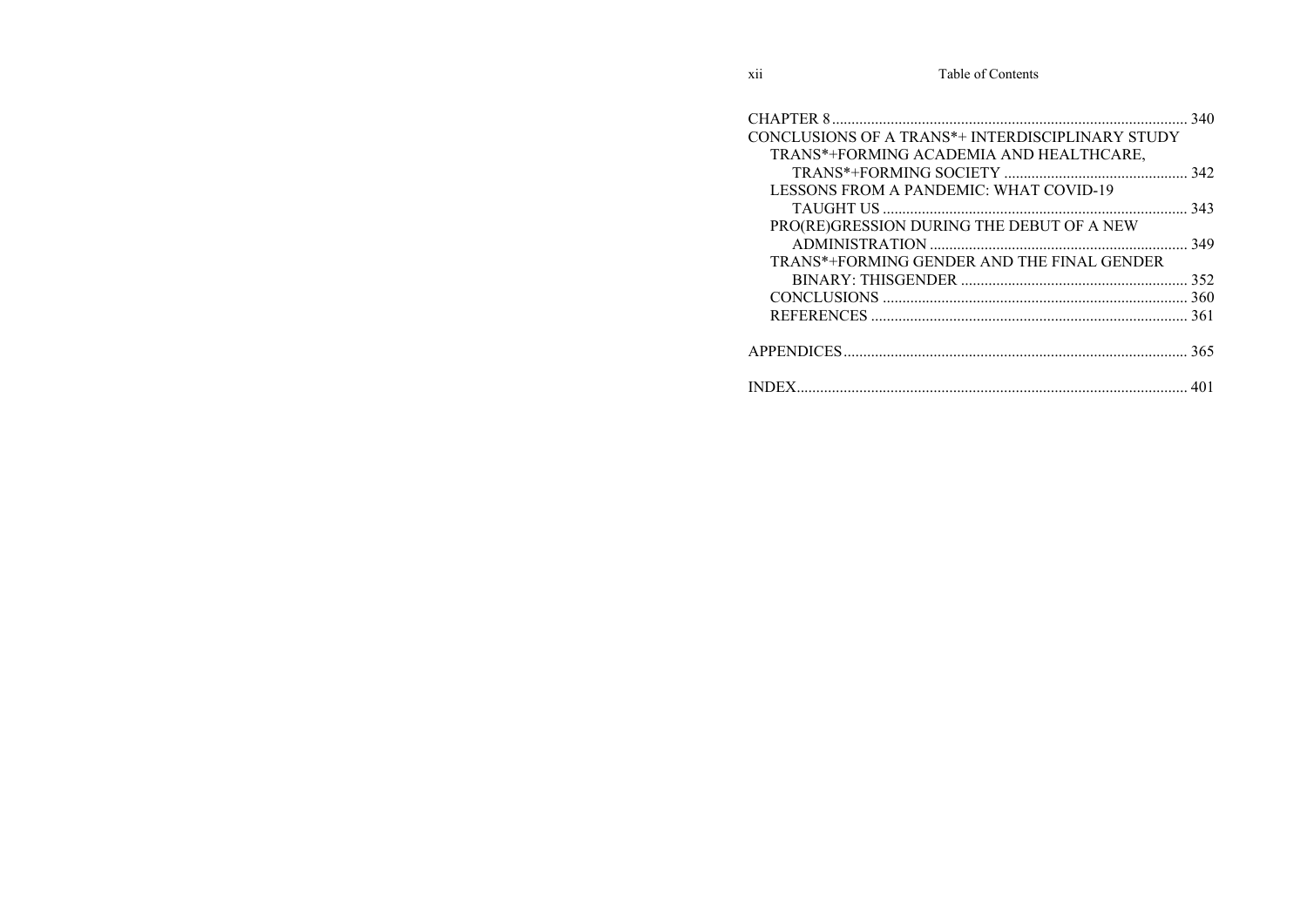# LIST OF FIGURES

- 1-1 Trans\*+ Media Literacy Framework
- 1-2 Ouroboros
- 1-3 Cisgender Questionnaire
- 2-1 Sex 'Warning Label'
- 2-2 Trans\*+ Healthcare Literacy Framework
- 3-1 Sample Therapist Letter for Gender Transition
- 3-2 Trans\*+ Mental Health Literacy Framework
- 4-1 Participants' Ages
- 4-2 Participants: Trans\*+ and Cisgender
- 5-1 Agreement on Trans\*+ Disclosure to Healthcare Providers
- 5-2 Participants Want More Comprehensive Intake Forms
- 5-3 Patient Care Professionals Want to Know ASB
- 5-4 Patient Care Professionals Know Their Own Genetic Sex
- 6-1 Gender Identities of Caretakers
- 6-2 Ages of Caretakers
- 6-3 18 24 Year-old Caretakers
- 6-4 25 30 Year-old Caretakers
- 6-5 31 40 Year-old Caretakers
- 6-6 41 50 Year-old Caretakers
- 6-7 51 60 Year-old Caretakers
- 6-8 61+ Caretakers
- 6-9 Caretakers on Outing Trans\*+ Youth
- 7-1 Puberty Blockers
- 7-2 CSHT Dosing & Delivery in Trans\*+ Women
- 7-3 CSHT Dosing & Delivery in Trans\*+ Men
- 8-1 Thisgender Pride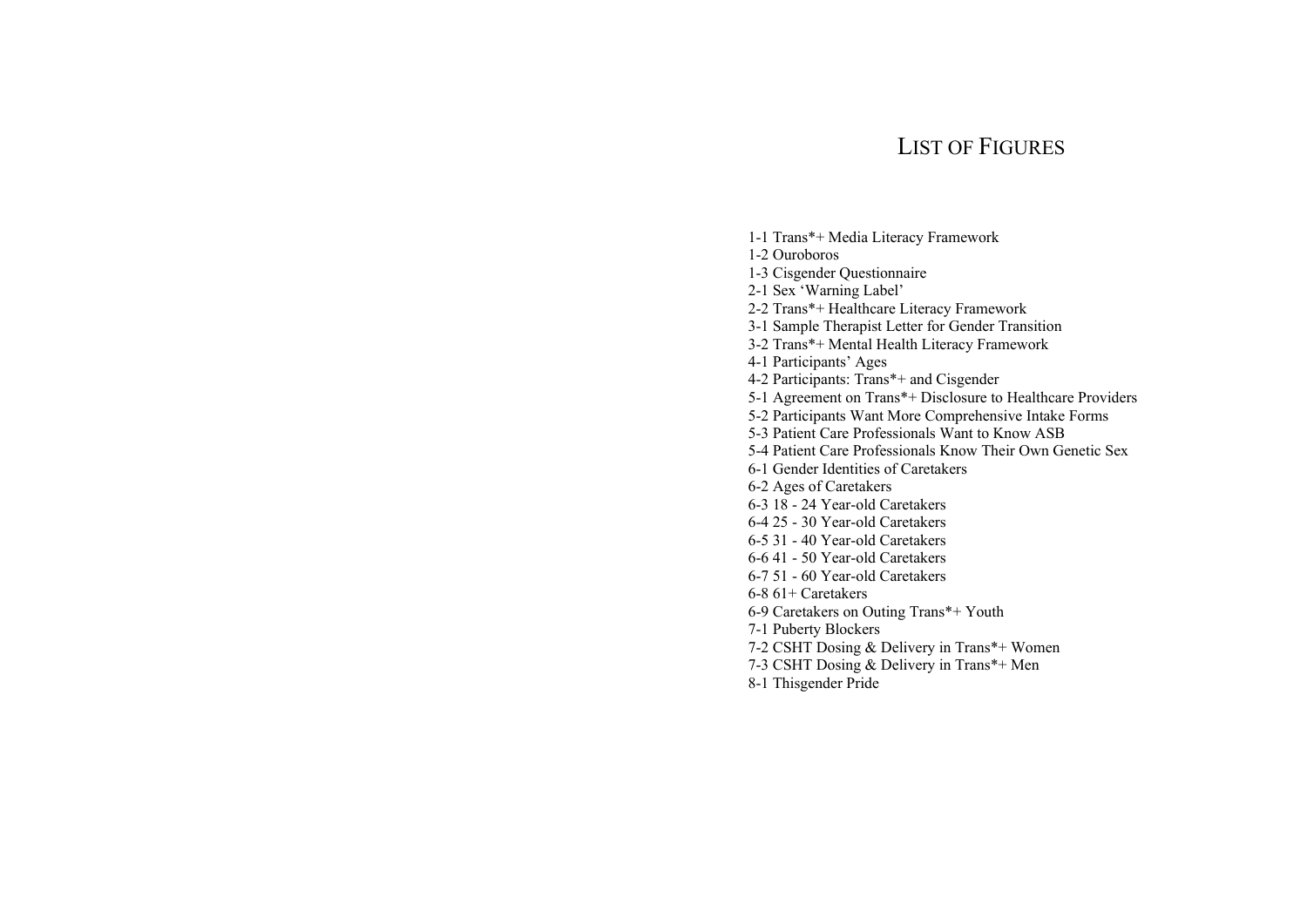### LIST OF APPENDICES

A Trans\*+ Media Literacy Classroom Resources

B Trans\*+ Healthcare Literacy Case Studies

C Comprehensive Gender Equitable New Patient Intake Form

D Trans\*+ Mental Health Case Studies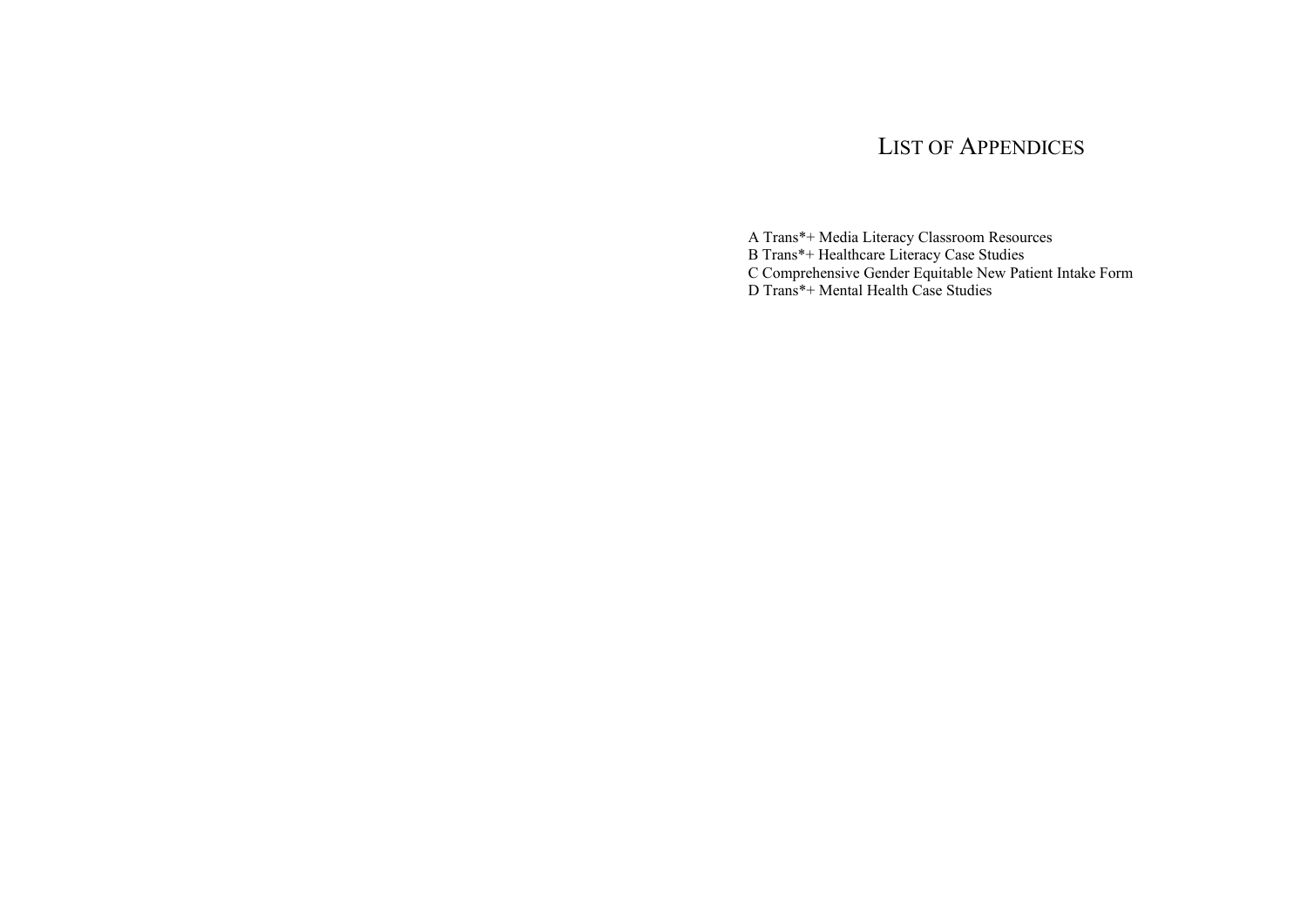# IN GRATITUDE

To mentors for Jaydi: Frank Saya—for mentoring me through pharmacy school and teaching me to focus on my individual journey. You have always been there for me without hesitation and I credit you for teaching me how to be professional while remaining personable and kind. Amy Ross and Teresa Dillinger—for supporting me and helping me to grow into a better pharmacist and for allowing me to be the person I was meant to be. You challenge me intellectually while supporting me professionally and socially. Thank you for giving me a true pharmacy family that I am proud to call mine.

To mentors for Steven: Miriyam Glazer—you saw me through all of my 'less than appealing' façades. I feel comfort in knowing I can call you whenever I am in need of an honest opinion or guidance through life's difficulties and you are always there. You married me to my soul mate (B'sheret) and are there to remind us of our most important values. Lori Borth-—for supporting my transition (pun intended) into healthcare, putting up with my sarcasm, and taking me seriously despite my failure to meet standard benchmarks of adulthood.

Vickie Christopherson and David Christopherson (-2017)—for being grandparents willing to stand for what is right; Funkle Eric (our next generation Žižek)—for the brilliant front cover and for eschewing conventions of normalcy.

Jessica Cozzens—for your endless support and taking this journey with our family. You are an unabashedly thorough caretaker of zebras.

Diane Ehrensaft—for being a mentor to our family and a constant generator of simple ideas that are brilliant. We still abide by, "You can talk but you cannot walk," and "Just use string tie pants" for our child who could not master buttons. You are a role model.

Stuart Biegel (-2019)—for promoting a trans\*+ positive study before it was cool. You were ahead of your time, but just in time for the students whose lives you trans\*+formed.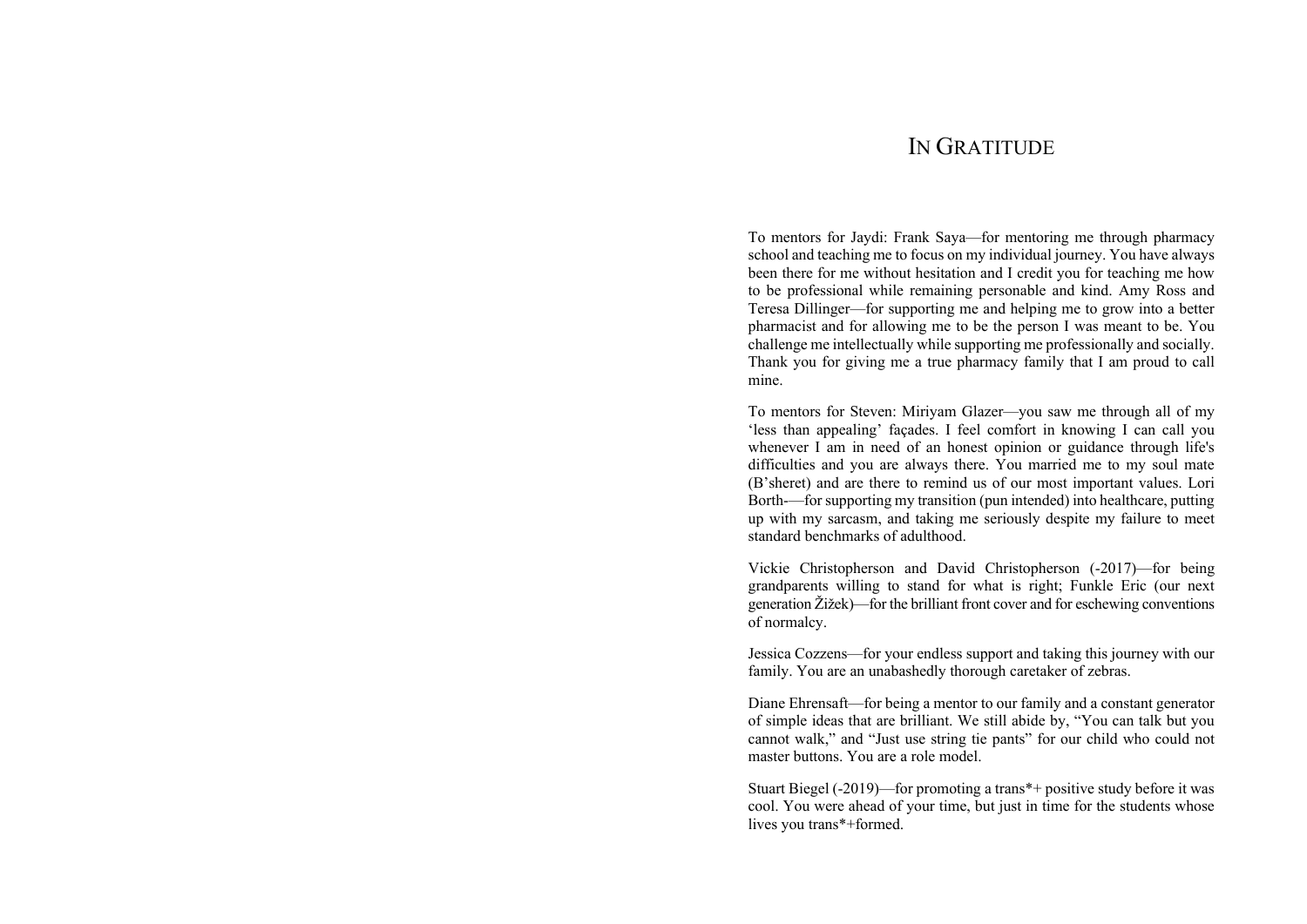Sylvia Whelan—for being an exceptional scholar and co-author for everything surrounding trans\*+ legal issues (and for having excellent taste in chocolate!).

Gender Spectrum (Joel Baum, Kim Westheimer, D Han, and countless others)—you literally save lives by providing a platform of awareness and activism for the next generation.

We are grateful to colleagues with whom we discussed our ideas in their nascency while we strove to discover what we really wanted to know— Stephen Rosenthal exploring Tanner stages; Johanna Olsen being a face for change; Jack Halberstam consistently failing gender; sj Miller supporting trans\*+ Nursing; Toby Meltzer kvetching Judaism and trans\*+ topics; George Lansky problematizing trans\*+ pulmonology; Michael Harris treating trans\*+ endocrinology; Carl Castles suggesting intersex as genetically trans\*+; Melda Yildiz promoting trans\*+ media education; Sara and David Liebman discussing trans\*+ youth; Cathy Grott opening doors to trans\*+ research; Cindy Bell seeking trans\*+ research funding; Sue Kapitanoff tackling trans\*+ mental health; and Kim McCloskey contemplating trans\*+ occupational health.

Friends and allies: ACHM colleagues allowed room for individuality and shared acceptance stories; UCLA education department inspired mixed methods research; Colleen Wood advocated for youth and didn't blame Canada; Billings Clinic CTC always attended pride; Laura Gittings-Carlson and Donna Bulatowicz co-taught Safe Zone; Stacie Grandpre made Tuesdays special; Michael Wolff rocked IT; Erik Uriarte challenged the binary in Hebrew; Carrie Pumilio traded Old MacDonald for a farm princess; Trisha Harper acknowledged and honored our gender fluid children; Galli Wagner side-stepped WPATH; Noonik Tarverdian ignored legal IDs; Nonnie, Nora, and family exemplified loud love; Kitty and Barbie put kids first; and scores of others—cheers to more pride celebrations to come!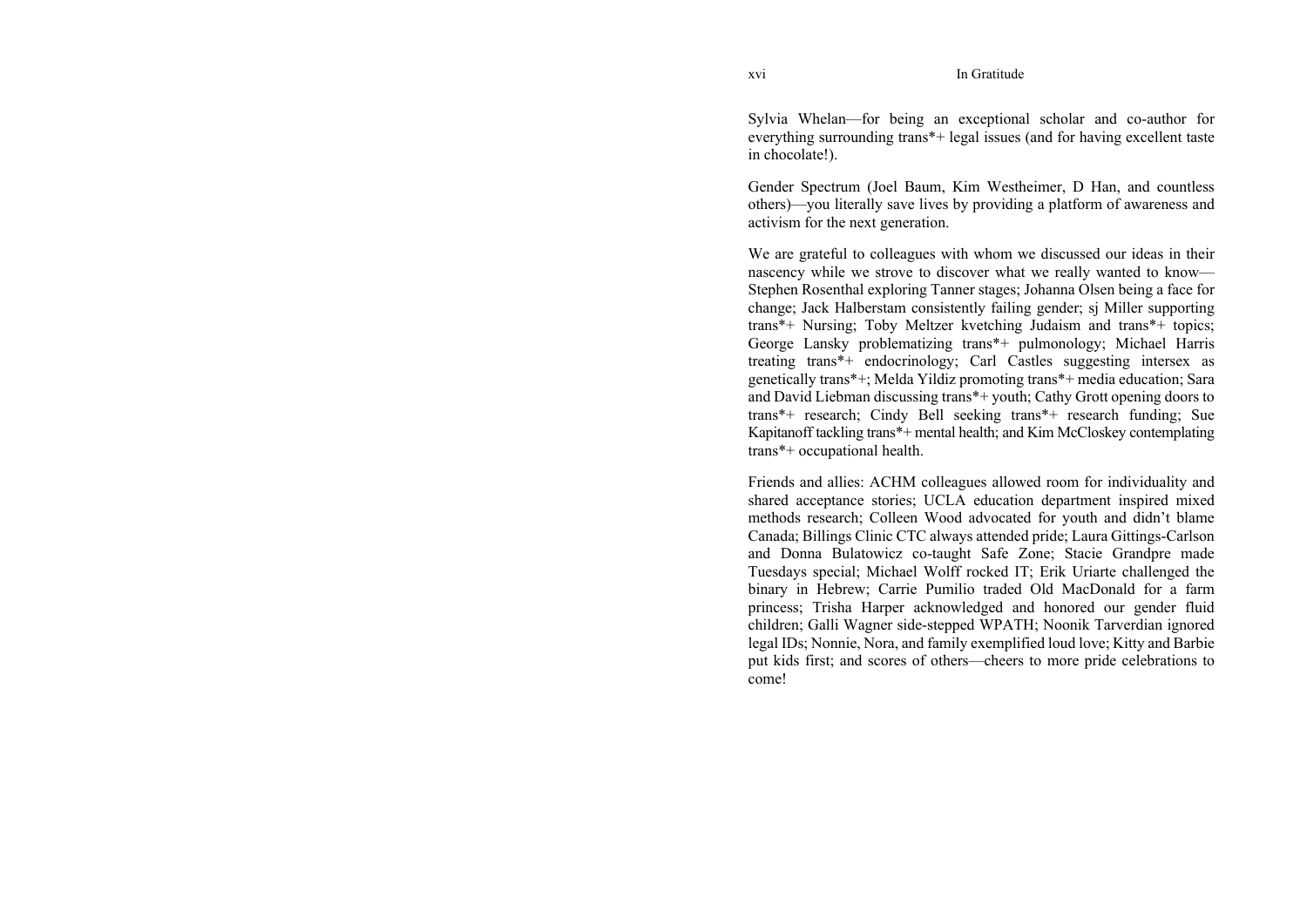### **FOREWORD**

*Zebras Among Us* is not just an expansive work of scholarship, but one which is timely and necessary. In an era when trans<sup>\*+</sup> rights are a political hot topic and trans\*+ individuals, trans\*+ children and their caregivers in particular, are the targets of hateful legislation and the subjects of media derision, it is more important than ever that healthcare providers, educators, lawmakers, and trans\*+ people themselves have access to the facts necessary to combat ignorance and apathy. Drs. Funk cover, with thoroughness and clarity of purpose, a broad range of trans\*+-related topics from media representation and legal protections to medicine and healthcare access. Their book offers not just a wealth of interdisciplinary scholarship combined with original research, but serves as a clarion call for further research into the myriad medical, pharmacological, and cultural concerns trans\*+ people face and that have only just now begun to be given consideration after decades of neglect. *Zebras Among Us* is a critical addition to the repertoire of anyone involved in the life of a trans\*+ person more generally, and for those seeking to offer individualized, scientific, and respectful medical treatment for all patients.

—Sylvia Whelan, JD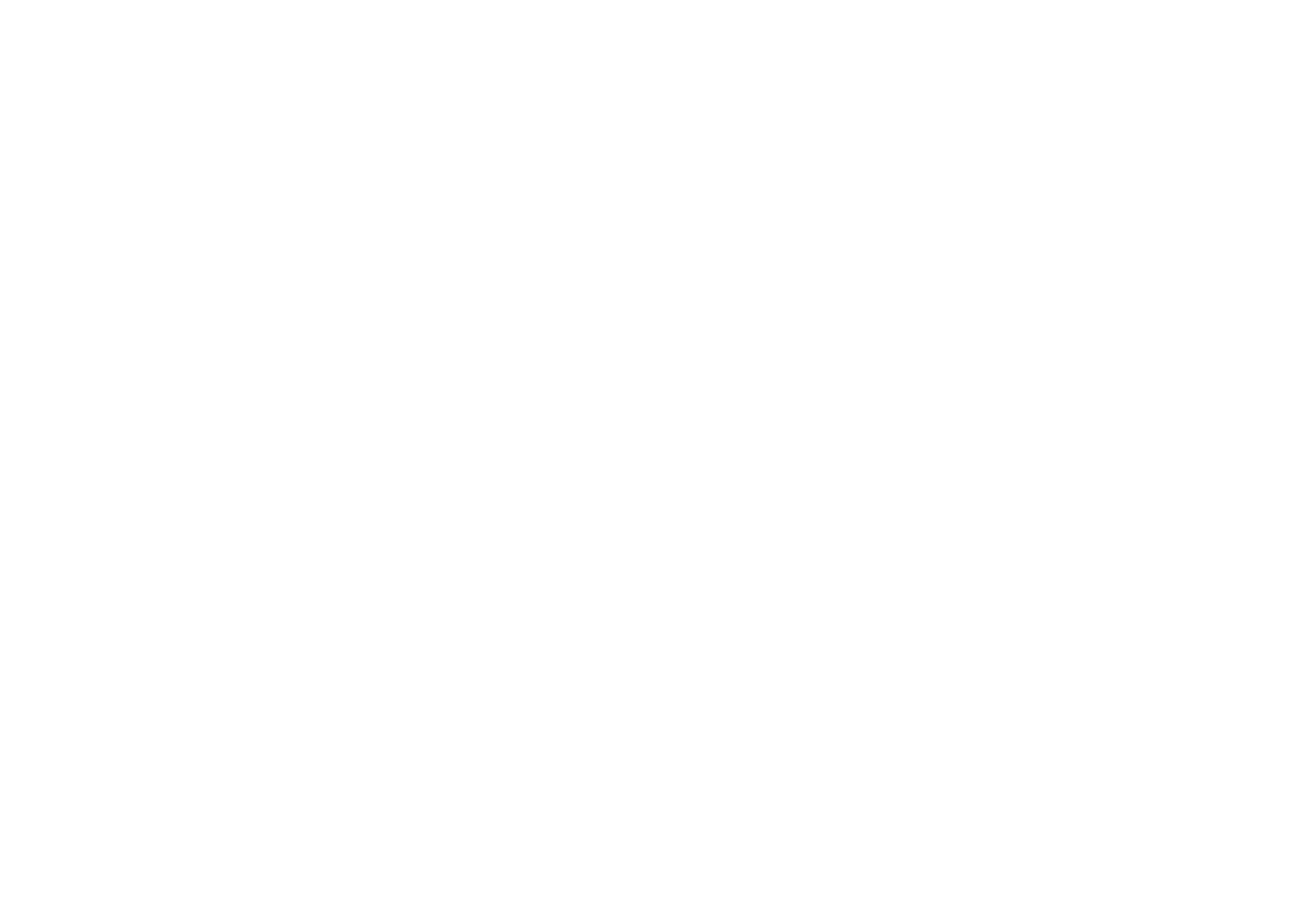### **INTRODUCTION**

*You are as constructed as me; the same anarchic womb has birthed us both. I call upon you to investigate your nature as I have been compelled to confront mine. I challenge you to risk abjection and flourish as well as have I. Heed my words, and you may well discover the seams and sutures in yourself.*

—Susan Stryker

We initially became interested in studying the disclosure perspectives of parents and caretakers of underage trans\*+ individuals after attending and presenting at the Gender Spectrum Conference for Professionals in Moraga, C.A., in 2016. As an educator who is a registered nurse and as a clinical pharmacist, we attended a workshop addressing communication with the parents of trans\*+ children. We were paired with a cisgender, heterosexual couple raising a 10-year-old trans\*+ boy. We were given a scenario to consider as a group. While discussing the task at hand, the mother of this boy shared a story that intrigued us. She described going to a restaurant near the conference hotel earlier that day. She had forgotten to remove her name badge, which included her pronouns and affiliation with Gender Spectrum. She enthusiastically told us that she kept looking around the room and wondering whether people there thought she were trans\*+. She was excited by the prospect of being 'so different,' as she phrased it. She was, in fact, giddy with excitement. Her partner, a cisgender man, seemed ambivalent about it, not sharing in her thrill; in fact, his askance glance at her revealed moderate disapproval. We later left and debriefed about that experience.

We had never before thought that some parents or caretakers of trans<sup>\*+</sup> youth might exoticize these youth and fantasize about what it would be like to be perceived as trans\*+. We also began to wonder whether this effect might work in reverse. Could it be that some caretakers of trans\*+ children 'out' these youth in order to avoid being perceived as trans\*+ while they advocated for trans\*+ rights? We also wanted to know how they might defend disclosure and non-disclosure, to present to readers different angles of this very delicate conundrum.

From one perspective, visibility is a powerful tool. We cannot avoid what we know to be true if our reality consistently reflects it. For example, if, as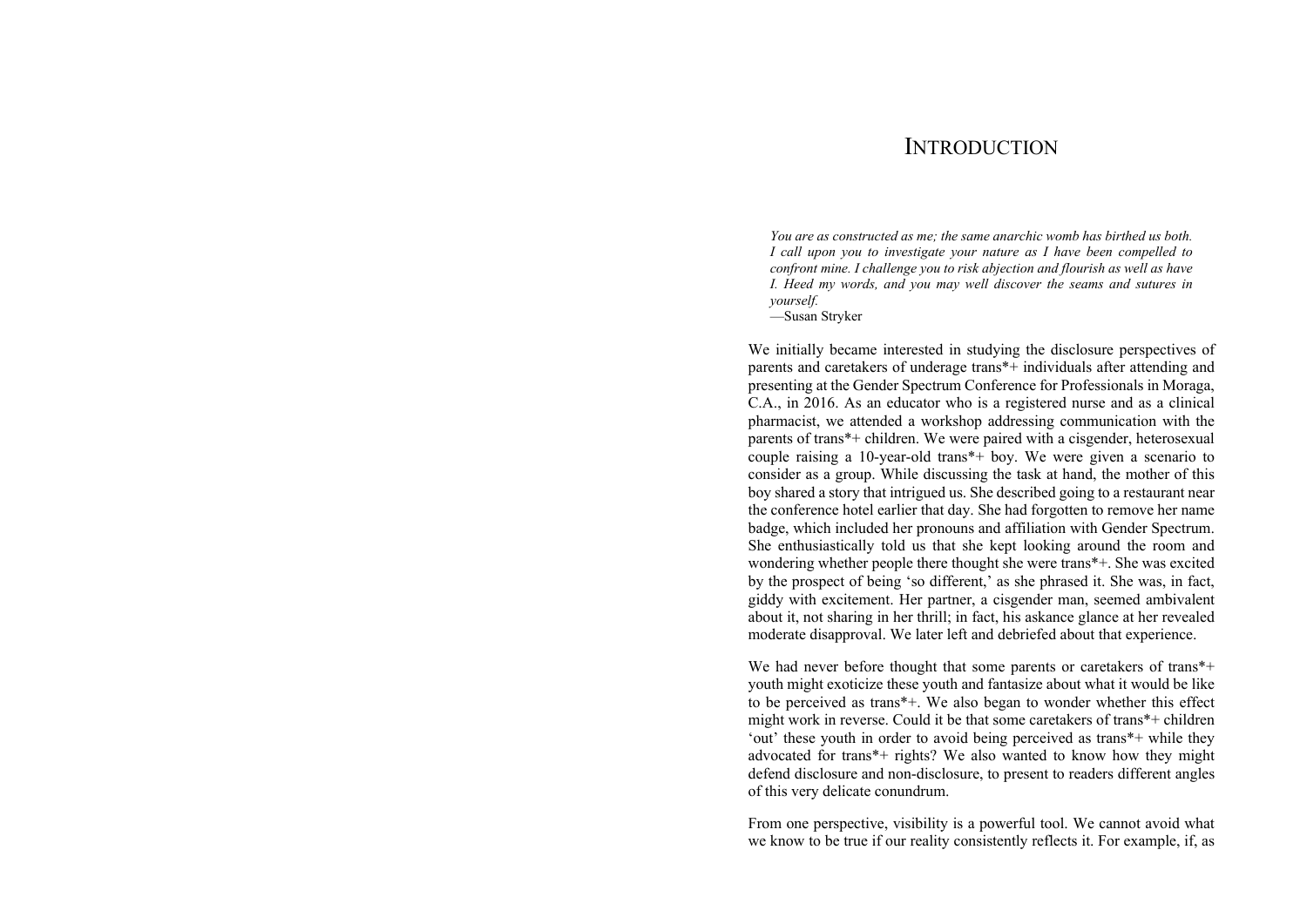#### Introduction

healthcare professionals, we know we treat at least one trans<sup>\*+</sup> child per week, then we cannot ignore that they exist. From another perspective, there must be healthcare professionals who may not need to know if a child is trans\*+ under certain circumstances. For example, some healthcare professionals do not interact with children in such a manner that they should ever see their genitals or dose medication that affects or interacts, to our knowledge, with their gonads. Further, we feared that by consistently mentioning a child's trans\*+ status, their caretakers may inadvertently signal to the child that this aspect of their identity is most salient or important at all times, when in fact everyone is much more elaborate and complicated than their gender identity alone. Afterall, most parents of a daughter do not say 'my child is an 8-year-old cisgender girl' when presenting them to a pediatrician. Should they? How much do we need to know when treating patients, and to what extent should we go to protect trans\*+ children's rights?

Further, we wondered whether individuals working in healthcare, our colleagues, would see trans\*+ disclosure differently than would educators, also our colleagues. We hypothesized that the strongest opinions surrounding disclosure would come from trans\*+ people themselves, but our personal experiences and those of our loved ones and friends may not represent the general population of trans\*+ individuals. And in considering this, we had to recognize that even saying 'general population of trans\*+ individuals' is risky, as our previous publications have fought to dismantle the idea of an overarching trans\*+ narrative or trans\*+ community in the cisgender imagination.

With these considerations in mind, we set about the task of asking healthcare professionals, educators, and caretakers of trans\*+ children questions about when and how they disclose their own trans\*+ identities and the trans\*+ identities of their children, and how they justify the decision to do so.

We began to challenge the current healthcare system and to look at what it is we really need to know to treat an individual adequately. We asked colleagues a series of questions to begin to probe the matter.

What benefit are we gaining from medical intake forms and how could we change them to make them more useful for everyone? When an individual walks into a healthcare professional's office, what information should they share and whose responsibility is it to tell? Likewise, if an unresponsive individual is brought into an emergency room, does it matter if we categorize them as male or as female? If they couldn't tell us anything, what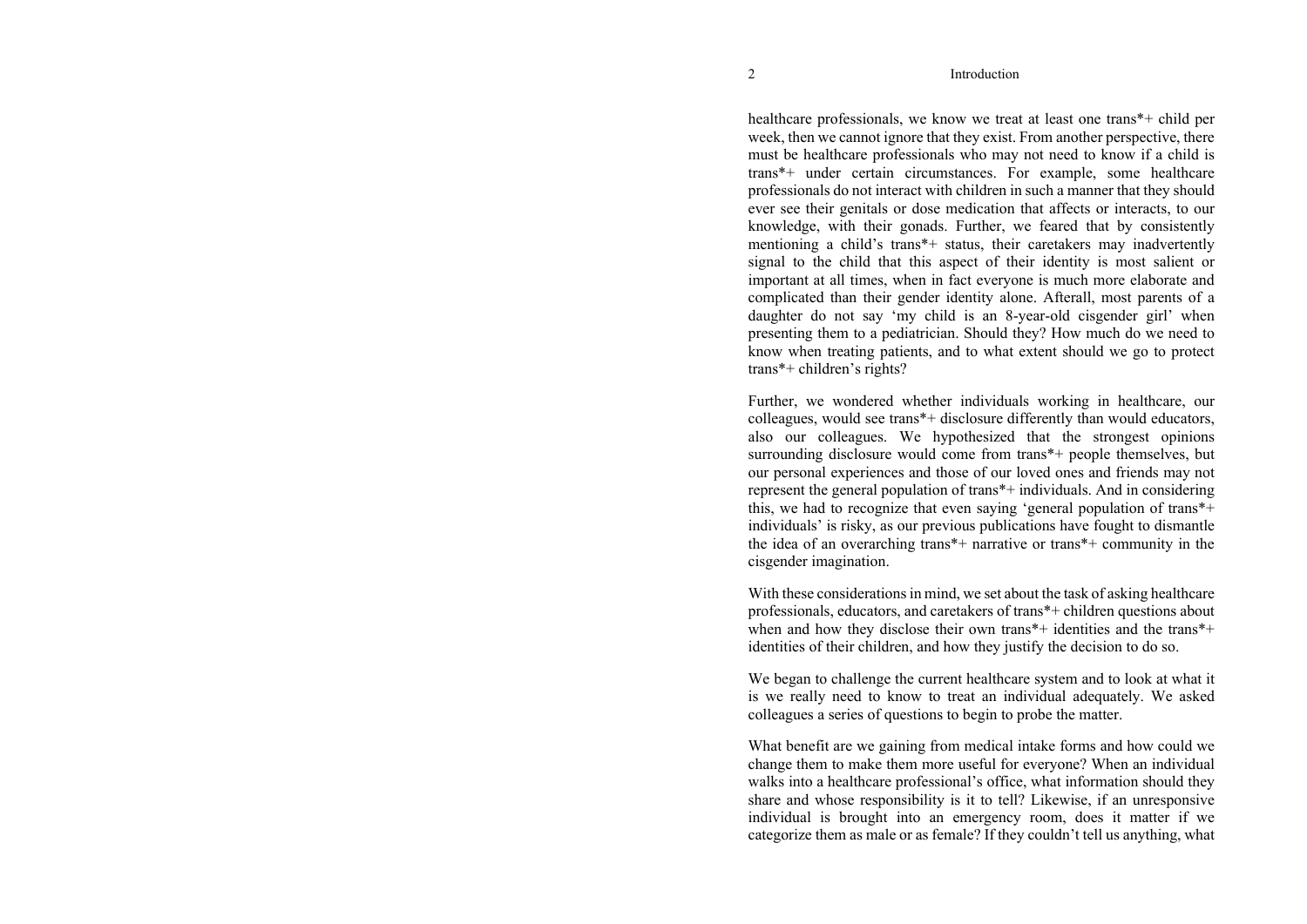#### Trans-forming Terminology and Ideology in Media, Medicine and Mental Health: Zebras among Us

would be most important to know to urgently treat someone? As a pharmacist, what would I need to know to dose medications correctly? As a nurse, do I need to know their gender to do my job? What relationship, if any, does age have on individuals' decisions to disclose their assigned sex at birth (ASB) or that of a child for whom they care? We explore these questions throughout the book. Likewise, we challenge commonly held assumptions that some might consider 'common sense,' but is it?

Much of medicine is standardized, including equipment such as respirators, catheter kits, bed pans, and assistive devices. Dosing is also standardized and is often weight-based with gold-standard guidelines. These guidelines are based on kidney function, liver function, age, height, and weight. Medications that are considered narrow-therapeutic have levels that are monitored with laboratory draws to guide dosing. Further, emergency situations that require life-saving interventions, such as CPR, are standardized, not individualized, and never sex or gender-based. In this book, we suggest that medical professionals may not be asking the most informative questions on their intake forms for cisgender or trans\*+ patients.

As people age, their bodies age, and their needs change with regard to metabolism of food and medicines, and all organ functions begin to decline. Hormones change in all bodies that are not supplemented with hormones. How would we treat a trans\*+ woman who has been on estrogen for 20 years and now should be going through menopause with her age-matched peers? We have studied puberty, when puberty starts, and when a body should be going through puberty. We know roughly when to start hormone blockers or hormones for a body that needs them. We do not know how to treat a body supplemented with hormones and when we should start to taper these. With our ageing trans\*+ population, we need to start looking at this now.

There is also a group of trans\*+ individuals that will take hormone blockers and then hormones for their desired secondary sex characteristics. Will they ever feel trans\*+ if they transitioned at 3-years-old? Will they feel any sense of being in the 'wrong body' if they never go through a puberty expected of their ASB? What if their parents raised them to understand that boys can have vaginas, girls can have penises, and children often have different combinations of external and internal gonads that may or may not function? What if their parents raised them to understand that there is no gender binary?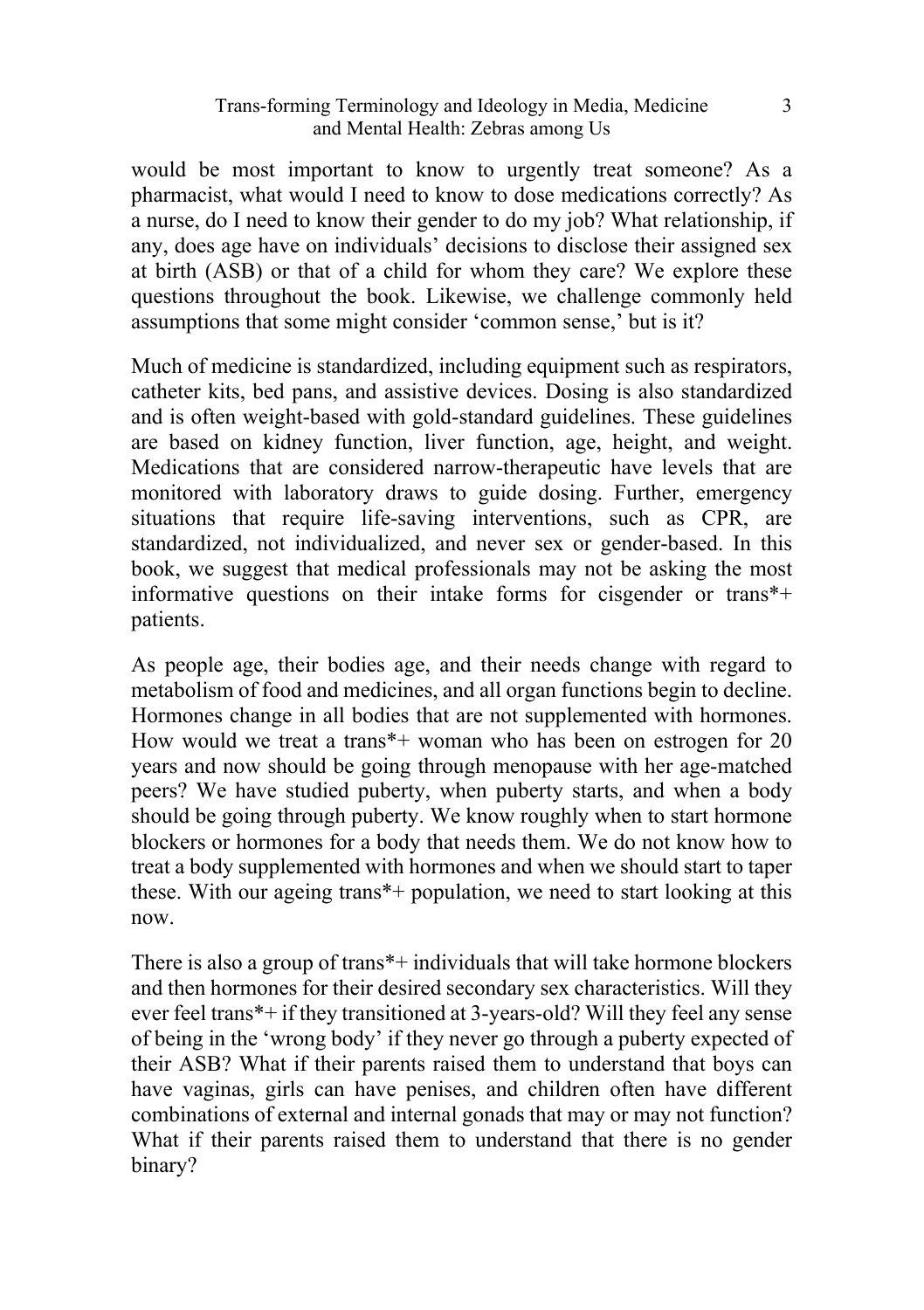#### 4 Introduction

We argue that new terminology should evolve to describe this new group of trans\*+ individuals, and we propose the term 'thisgender' to describe a generation who transitioned before puberty and continued on to take 'crosssex' hormones (CSHT) after blockers. 'Thisgender' individuals may not feel a sense of community with trans\*+ people as they have been affirmed as their true gender while maturing. They may feel a sense of community and pride, but they may not feel as though they experienced a social transition. They may not have any 'dysphoria' and may be able to grow into adulthood without feeling they are 'wrong' in any sense.

As we discussed this with a prominent, well-published physician treating trans\*+ youth, they said, "At the end of the day if you want to say your gender is purple, that's fine. But you eventually have to choose male or female to get medical care, and that will cause dysphoria." We disagree completely. We argue that in maintaining this status quo of the gender binary, many healthcare and mental healthcare providers are causing harm, precipitating dysphoria when none needs to be experienced, and we suspect that many healthcare and mental health professionals are not paying enough attention to the media and health literacy issues that complicate and pervade the world in which our patients live. We also challenge healthcare providers to avoid making assumptions about bodies, so that everyone can feel respected and safe in healthcare facilities.

Offering frameworks for educators and an alternative new patient intake form, this book should be useful for colleagues teaching Cultural Studies, Media Studies, Medicine, and Allied Health students. We have written it so that educators may create a sort of 'choose your own adventure' text. For example, a Pediatrics Nursing instructor may wish to assign Chapters 2, 6, 7, and 8 to their students. Likewise, someone teaching Cultural Studies may wish to explore Chapters 1, 4, 5, and 8 with their students. As the text approaches gender from an inter-disciplinary, research-based perspective while synthesizing contemporary theory throughout, it could fit nicely into various curricula of different disciplines.

We gathered data from over 300 individuals, more than 100 of whom were trans\*+, to try to answer our questions. We learned that people place a tremendous amount of trust in healthcare professionals, and that they want to develop therapeutic relationships with them. We also learned that healthcare professionals and educators see the issue of trans\*+ disclosure from significantly different perspectives. While we considered pulling the 'T' out of 'LGBT,' we discovered that the solidarity individuals gain from the LGBT umbrella is powerful. So instead, we added 'T' for 'thisgender.'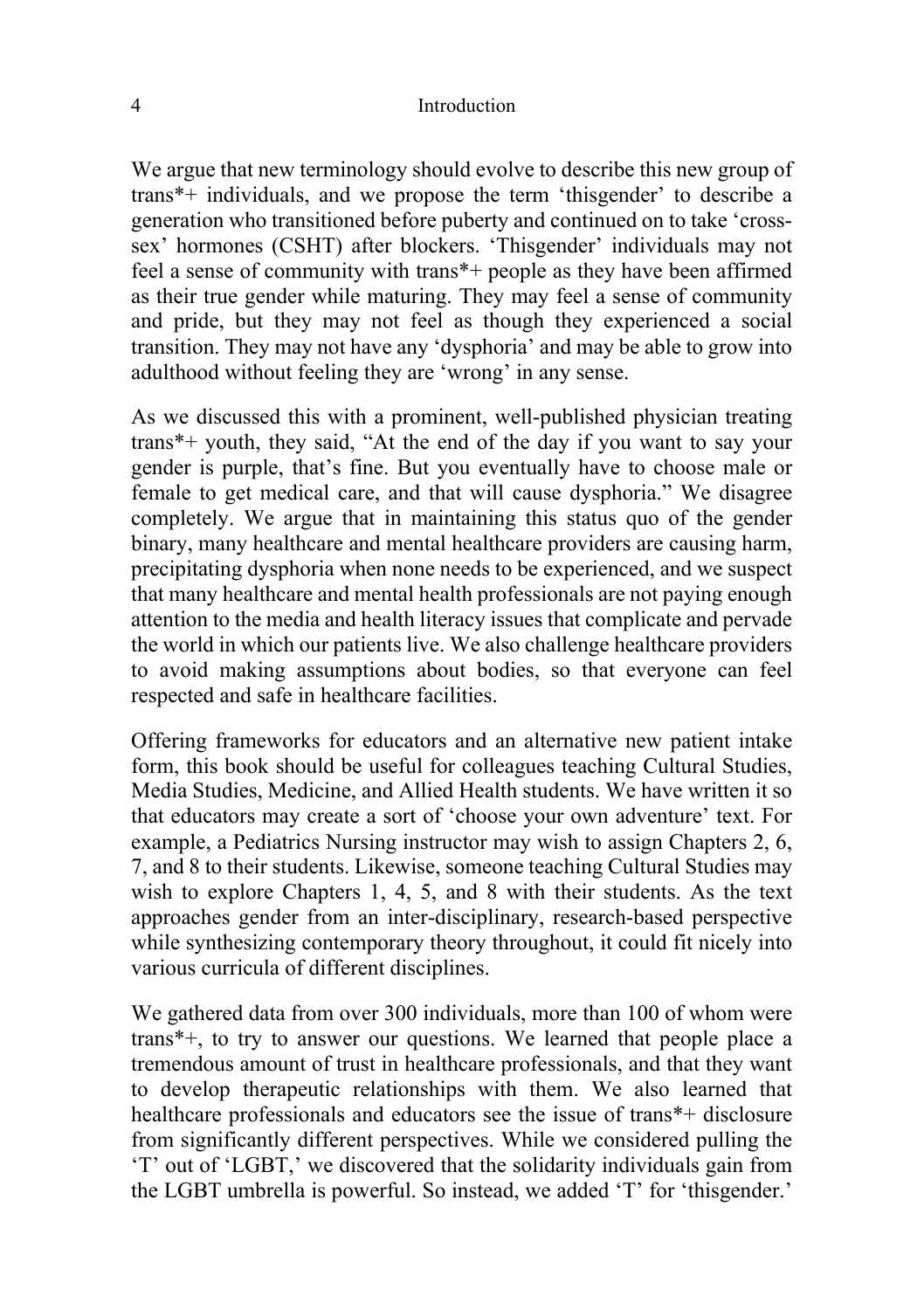Just as the 'A' in 'LGBTQIA' can stand for 'ally' and 'asexual,' so too can the 'T' become flexible enough to represent those who have experienced transitions that they deem to have been medical, social, both, or neither.

This book includes several illustrations that include color. For high resolution color copies of these, please visit our profiles on Academia.edu or look for our website at thisgender.org, which is forthcoming.

### **AN OVERVIEW OF CHAPTERS**

Chapter 1 offers a rich history of trans\*+ representation and omission in media from the 20<sup>th</sup> and 21<sup>st</sup> centuries. We challenge the notion that trans<sup>\*+</sup> is new, and offer the Trans\*+ Media Literacy Framework to help readers consider thinking about media critically. This is not authored from a protectivist approach, demonizing media. Instead, it proposes media as a powerful tool for trans\*+ social justice advocacy. Appendix A is paired with Chapter 1 and offers educators a tool to see how the framework can be implemented in the classroom.

Chapter 2 challenges common assumptions made in healthcare. Appendix B is a series of case studies to model a trans\*+ positive approach to healthcare. Appendix C, a gender equitable new patient intake form, suggests a new comprehensive method of collecting data from new patients in a manner that demonstrates an environment affirming for those of all genders. Providing the Trans\*+ Healthcare Literacy Framework, it enables instructors to teach health concepts from a trans\*+ positive approach.

Chapter 3 investigates the history of the American Psychiatric Association (APA) as an agent of trans\*+ stigmatization and pathologization. It argues that the position of mental healthcare providers as gatekeepers to gender transitions is inappropriate and urges mental health professionals to reconsider their roles related to gender affirmation. The Trans\*+ Mental Health Literacy Framework proposes a trans\*+ affirming approach to mental health.

Chapter 4 describes the study's methods and participants as well as limitations. After describing our research questions, it recounts how we went about using quantitative and qualitative (mixed) methods. Further, it describes our pilot study and power analysis that preceded our study, which was approved by an institutional review board (IRB) to demonstrate the findings' transferability and reliability.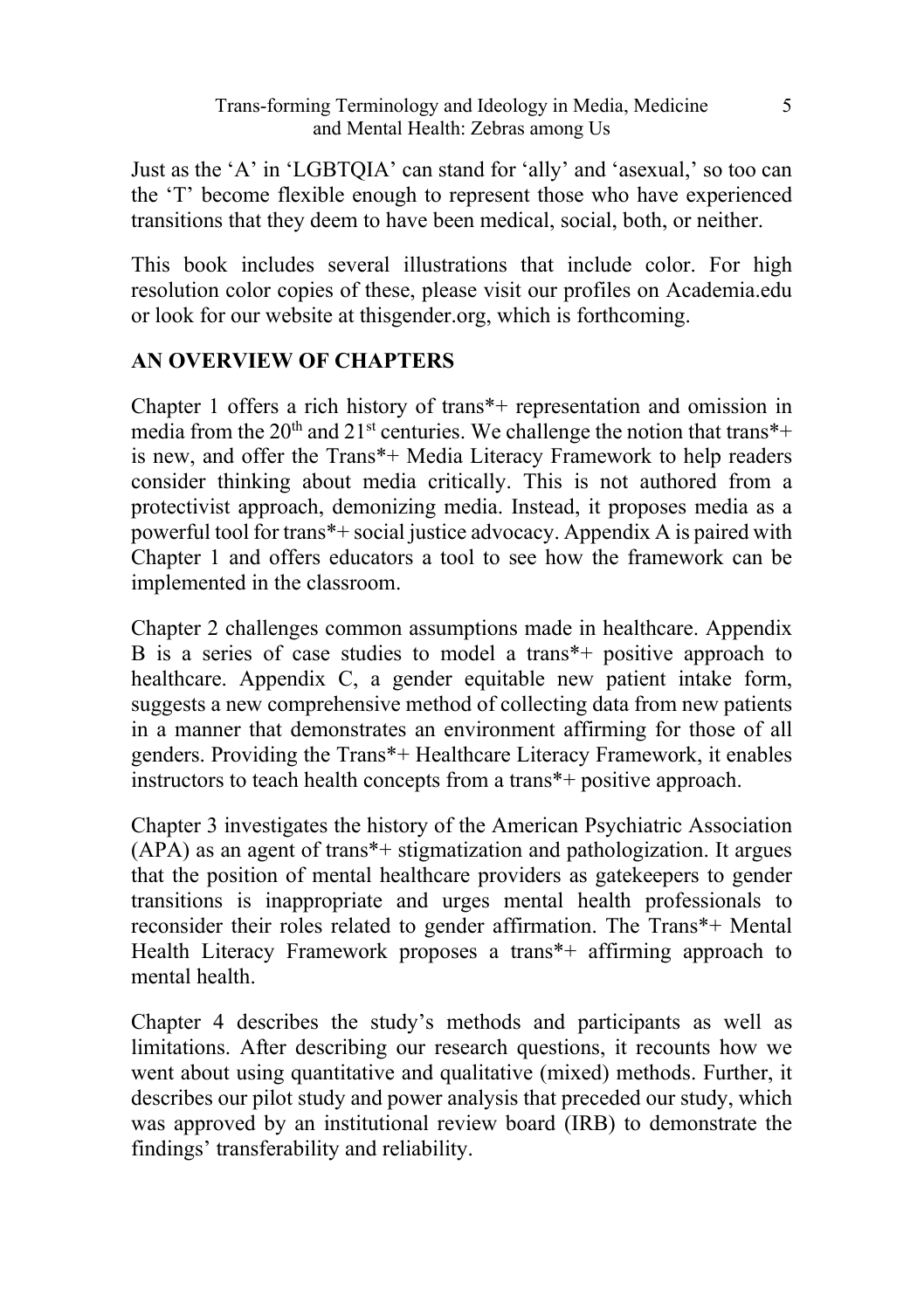Chapter 5 offers our findings related to participants' views on gender identity and ASB disclosure among trans\*+ individuals. Our overarching goal with this section was to learn the views of participants, patient care professionals and those working in or attending higher education, regarding privacy for trans\*+ adults. Through this question, we interrogated our colleagues and the social circles through which we move. The findings surprised us and offer exciting directions for future research.

Chapter 6 explains our findings related to the views of caretakers (parents, guardians, older adult siblings, foster parents, grandparents, etc.) of trans\*+ youth regarding privacy and ASB disclosure for trans\*+ youth. Through this line of questioning, we returned to the workshop that initially prompted our investigation. That is, we wanted to know about how and when caretakers of trans\*+ youth navigate disclosure. The findings suggest that there is work to be done among medical practitioners.

Chapter 7 is an unapologetic, objective exploration of the research related to trans\*+ health. We tried to explore the topic from the perspective of advocates and naysayers alike. We debunk the desistance myth and investigate possible health risks associated with CSHT. The conclusions offer specific areas in need of future research and recommendations for practice.

Chapter 8 synthesizes the findings from our study with the literature overviewed in Chapters 1, 2, and 3 and explains why the 'T' in LGBT is important for solidarity and social justice issues. It connects academia with healthcare to reinforce the importance of preparing future educators, healthcare providers, and mental health professionals to approach genderrelated issues from a trans\*+ affirming perspective. Next, it explores how COVID-19 underscored the importance of trans\*+ health needs and the ways in which new media helped to enhance trans\*+ solidarity during the pandemic. It concludes by offering the neologism 'thisgender' as an additional 'T' in LGBTQIA and an accompanying pride flag. We outline how our participants taught us the importance of solidarity and highlight our commitment to maintaining a sense of humor and positivity while fostering a sense of pride for a new generation of trans\*+ individuals.

The purpose of this book is to eliminate the ignorance that all too often excuses hate. Working among educators, healthcare, and mental healthcare providers, we often hear colleagues and students say something such as, 'I was never taught that,' or 'Well, really, how many transgender people are there? Is this something that needs to be in the curriculum or included in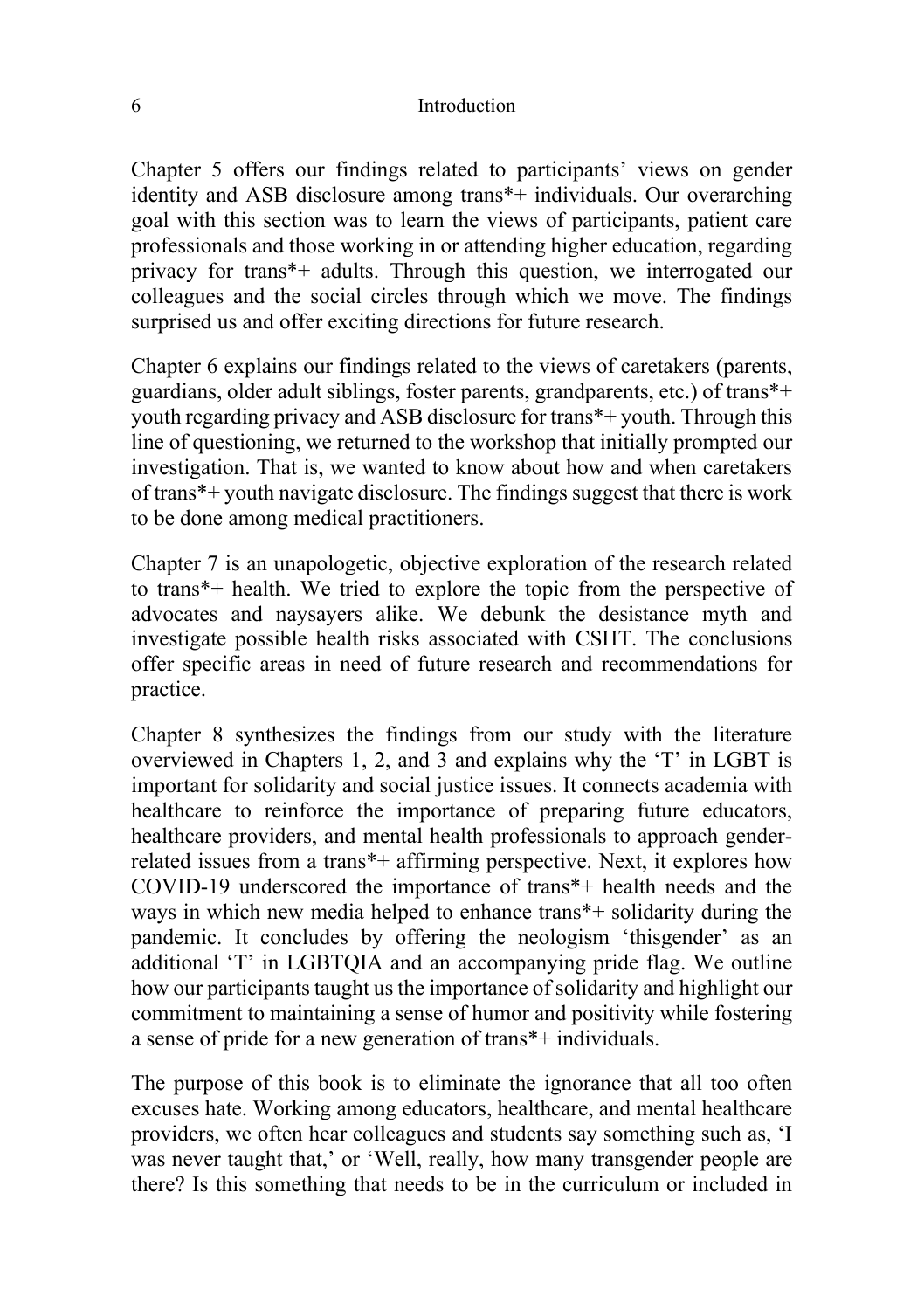#### Trans-forming Terminology and Ideology in Media, Medicine and Mental Health: Zebras among Us

staff trainings?' These are excuses. We believe that saying 'I was never taught that' is the same as saying 'I never sought to learn that.' Moreover, if mere numbers alone dictated curricula, then the vast majority of educators, healthcare, and mental healthcare providers likely would not discuss dozens of rare learning styles, diseases, and conditions during their schooling. Being trans\*+ is as common as having red hair. Would anyone think it appropriate to say that people with red hair do not deserve to be studied and affirmed? We feel we have a duty to colleagues, students, and future generations to offer a book that critically examines commonly held assumptions to trans\*+form spaces of learning and care into inclusive spaces that acknowledge and honor the spectrum of human existence.

About a year ago, we submitted to an international nursing journal a brief literature review of procedures specific to trans\*+ women and nursing interventions that may support affirming patient care among this population. The rejection letter was one all too common to those of us working to promote trans\*+ social justice. The reviewers said that meeting these patients is 'extremely rare' and described this patient population as 'men turning into women.' Scholars working in this field can likely share similar instances in which the need for education is so glaringly obvious, and the reluctance to learn is even greater.

This book is intended to invite conversation and ignite research around these areas that are frequently taken for granted and accepted as the norm in society, mental health, and healthcare. Just because something has always been done does not mean it is correct. Healthcare and mental health professionals are often taught during our schooling that we should 'look for horses, not zebras.' This is intended to teach us to expect to look for what is most common to manifest among our patients; however, this 'one size fits all' approach to gender is clearly not working. Sometimes you do need to look for the zebra.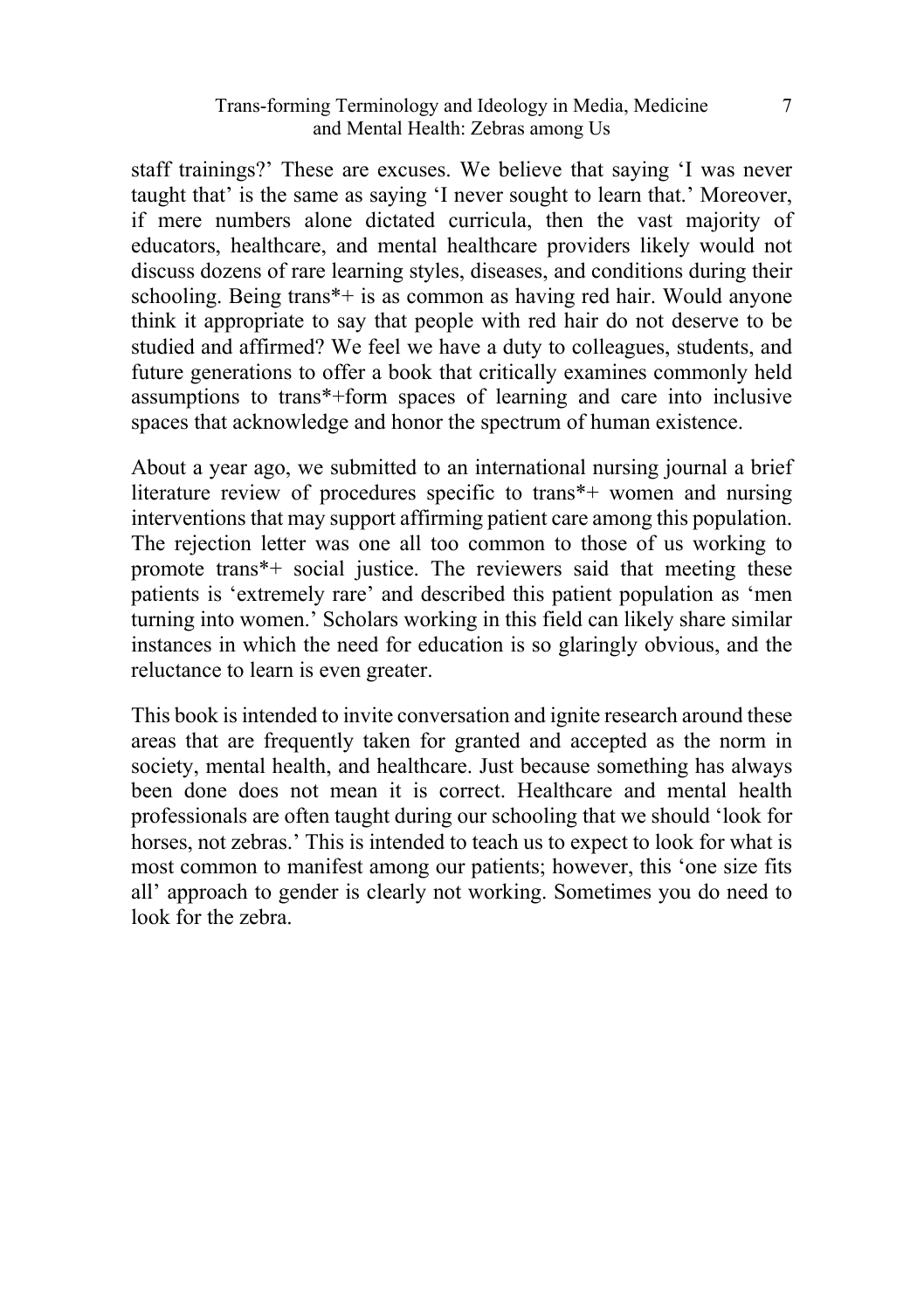# CHAPTER 1

# A TRANS\*+ MEDIA LITERACY FRAMEWORK: RETHINKING EDUCATIONAL PRACTICES

*Change is possible: spaces and mindsets can become trans\*+ed. As elements shift, the trans\*+ gender creative body becomes validated, legible, and recognized by the spaces they inhabit. —sj Miller*

Communicative technologies now enable us to engage with one another on a global level, to share our identities, and to promote social justice and make meaningful connections. Likewise, we are able to foster critical conversations with people across time zones, continents, and cultures. The COVID-19 pandemic, though devastating as it was, underscored our potential to utilize communicative technologies to strive for social justice. Along with the proliferation of social, digital, and communicative technologies, media representation of various identities has begun to challenge stereotypes of class, ability, age, and other identity markers, especially sex and gender. Arguably, among the most salient identity markers is gender identity. From the moment we enter an educational or healthcare system, our name, birthdate, and gender are indelibly inscribed upon our 'permanent record,' as though these characteristics are immutable, objective, permanent, and, of course, meaningful. Trans\*+ Media Literacy reminds future health and mental healthcare providers to remember that media in hospitals and clinics send clear messages about the ideologies of those serving patients there.

Never before have we had as much trans\*+ media representation and access to information concerning trans\*+ lives, healthcare, and mental well-being as we do now. In one respect, it is as though a light has been cast on a previously darkened recess of our culture. Conversely, the color and brightness of this metaphorical light does not necessarily cast those of us identifying as trans\*+ in an accurate, let alone, positive light. Media connectivity increases awareness and enables activists to fight trans\*+ discrimination. New communicative technologies also assist those who fuel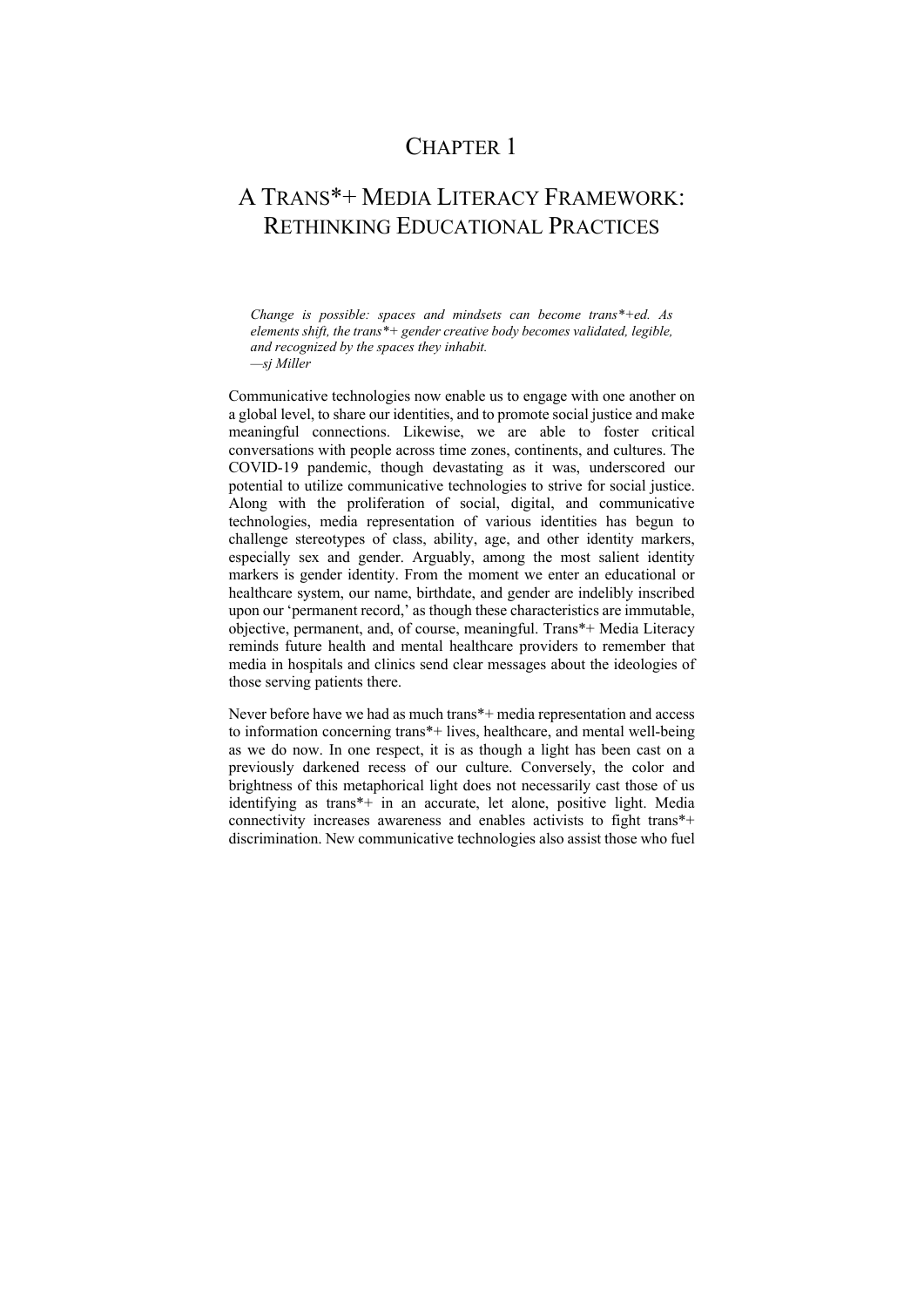the fires of hate to do so much more rapidly than ever before. Thus, despite gaining this increased global connectivity, trans\*+ individuals are living through an era replete with trans\*+ discrimination. Now, in a media moment seemingly filled with diverse representations, is a vital time to examine media messages critically and use it to foster social justice.

Critical Media Literacy, as defined by Funk, Kellner, and Share<sup>1</sup>, "provides a theoretical framework and transformative pedagogy to empower students to question media, challenge hegemony, and participate in society as justiceoriented global citizens". While the majority of this text addresses medical and mental healthcare providers, we begin by offering a trans\*+ positive framework for educators and media scholars. Before medical and mental healthcare providers embark upon their professional careers, they all engage with post-secondary educators and scholars along the way. As our education often contains embedded ideologies and varying forms of indoctrination to some extent, it is critical that we begin by discussing and challenging the state of trans\*+ representation (or the lack thereof) in higher education today.

While much of the European Union is sloughing off the gender binary as a vestige of the 20th century, many educators and students in the U.S. continue to reinforce it through explicit and implicit strategies that normalize the cisgender<sup>2</sup> condition while othering or exoticizing those who are trans\*+3 . This chapter aims to explore the entrenchment of the gender

<sup>&</sup>lt;sup>1</sup> Funk, S.S., Kellner, D., & Share, J. (2016) "Critical media literacy as transformative pedagogy." *Handbook of Research on Media Literacy in the Digital Age*. Eds. Yildiz, M.N. & Keengwe, J. Hershey, PA: IGI Global, 23. <sup>2</sup> The term "cisgender" denotes the condition in which one's gender identity is

congruent, or synonymous with one's natal birth marker. For more, see Brydum (2015). Brydum, S. "The true meaning of the word cisgender." *The Advocate*. (2015). http://www.advocate.com/transgender/2015/07/31/true-meaning-word-cisgender

<sup>&</sup>lt;sup>3</sup> Miller created the term "trans<sup>\*+</sup>" to be inclusive of non-binary and/or noncisgender identities. According to Miller (2016): "While some activists draw on the use of trans (without the asterisk and/or the plus sign), which is most often applied to trans men/women, the asterisk with the plus sign more broadly references everevolving non-cisgender gender identities, which are identified as, but certainly not limited to, (a)gender, cross-dresser, bigender, genderfluid, genderf\*\*k, genderless, genderqueer, non-binary, non-gender, third gender, trans man, trans woman, transgender, transsexual, and two-spirit. How the term trans\*+ continues to take form will evolve as identities and theories morph in indeterminate ways". Miller, s.j. (2016). "Trans\*+ing classrooms: The pedagogy of refusal as mediator for learning." *Social Sciences* 5(3) (2016): 1-17, 2. DOI:10.3390/socsci5030034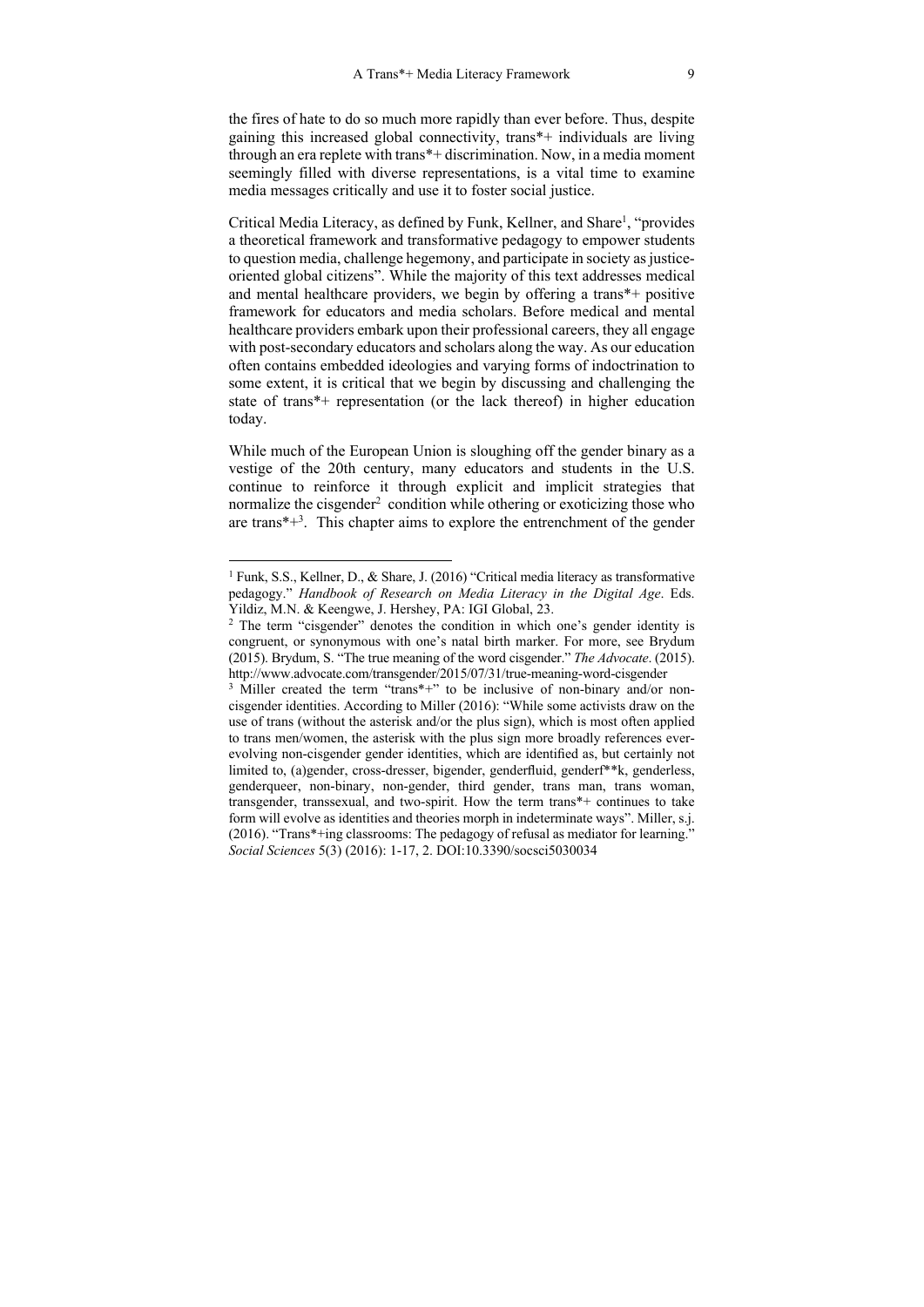binary in the American higher education system, to analyze the media frenzy currently addressing trans\*+ identities, and to offer a theoretical framework for Trans\*+ Media Literacy that could be utilized to analyze media messages about trans\*+ identities critically. In subsequent chapters, we will offer similar frameworks specifically honed for medical and mental healthcare professionals to consider how they can address the media within their fields and promote socially inclusive practices.

The 21st century has ushered in a trans\*+ media sensation unlike any other. Although headlines about the medical gender transitions of Christine Jorgensen and Roberta Cowell were lucrative for newspapers and radio programs throughout the U.S. and U.K. during the early 1950s, popular media then did not possess the technology or attentive audience they do today. While Jorgenson and Cowell appeared on guest spots for televised programs in the 1950s, at least 40% of U.S. and U.K. citizens did not own a television then<sup>4</sup>. Thus, much of the general public living outside of urban areas never learned of these stories. The conversation about the emerging distinction between biological sex and cultural gender was proliferating in the 1950s; yet, any typical Western individual who wished not to consider this topic was able to avoid it. Put simply, media were not ubiquitous and all-pervasive, so individuals who wished to live insular lives with no outside influences challenging their ideologies could easily do so.

Seventy years later, media are omnipresent and pervasive, particularly for traditional college students, 96% of whom use cell phones and 88% of whom own laptop computers<sup>5</sup>. Research indicates that 69% of these students read/watch/hear news daily from social media feeds, and 70% say that the news they receive regularly features viewpoints contrary to their own<sup>6</sup>. Today's young adults are saturated with media offering the potential for them to engage in global conversations about gender. Gone are the days when a young information seeker might struggle to hear a trans\*+ person speak over the crackling AM radio waves, or sheepishly tiptoe through a

<sup>4</sup> UNESCO. (1963). Statistics on radio and television: 1950 - 1960. Paris: France, 81-82. http://unesdoc.unesco.org/images/0003/000337/033739eo.pdf<br><sup>5</sup> Smith, A.; Rainee,L & Zickuhr, K. (2011). College students and technology. Pew

Research Center. Posted July 19 2011.

http://www.pewinternet.org/2011/07/19/college-students-and-technology/ 6 American Press Institute. (2015). How millenials get news: Inside the habits of

America's first digital generation.

https://www.americanpressinstitute.org/publications/reports/surveyresearch/millennials-news/single-page/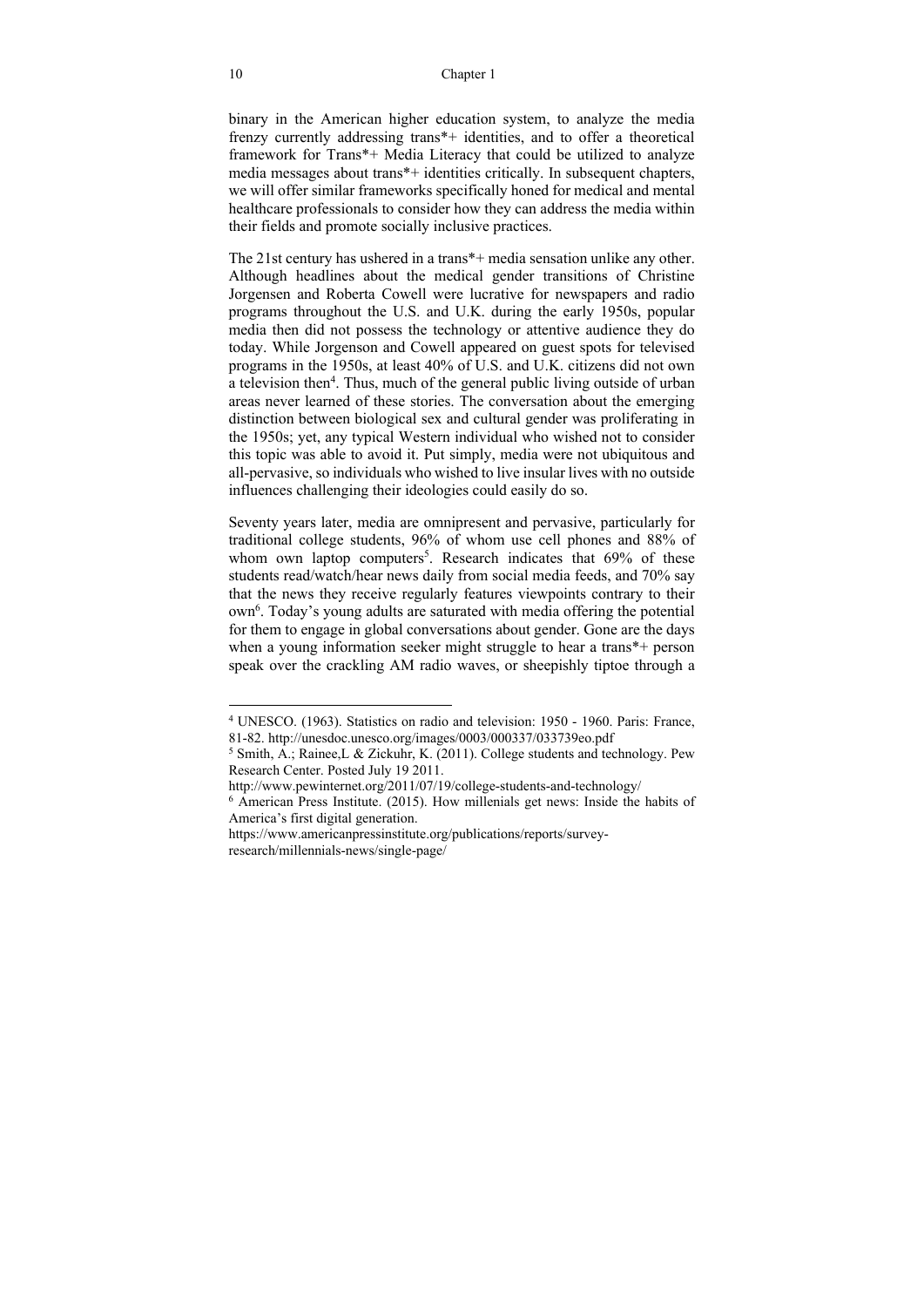library to find information about non-cisgender identities all the while being surveilled by other visitors.

Yet, research suggests that while media coverage of trans\*+ individuals has increased exponentially during the past 10 years, so too has the violence committed against trans\*+ people<sup>7</sup>. More information regarding medical and legal gender transitions has not translated into more tolerance, acceptance, appreciation, or safety. In order to understand why this may be, we must critically investigate trans\*+ characterizations among media and their narrative arcs. Examining stereotypes and tropes among media narratives is a non-threatening, non-invasive means to challenge students to question long-held beliefs and assumptions, all of which is an integral component of fostering critical thinkers contributing to a participatory democracy.

### **MEDIA'S TRADITIONAL TRANS\*+ NARRATIVE ARC**

While contemporary viewers may see the inclusion of trans<sup>\*+</sup> characters in television and film as a sign of progress, we must remember to examine their roles and portrayals as educational moments and opportunities. As such, we often find that trans\*+ characters and actors can inadvertently reinforce stereotypes by participating in a dominant narrative arc. Although shows such as *Glee*, *Orange is the New Black*, *I am Cait*, and *Transparent*  seem to indicate that we live in a new era of trans\*+ media inclusion, these proliferating trans\*+ media depictions may actually be counterproductive to trans\*+ social justice issues. For example, in *Transparent* and *Glee*, the role of the trans\*+ character is played by a cisgender actor. In *Glee* and *Orange is the New Black*, the trans<sup>\*+</sup> characters are not fully developed, rounded characters who are essential to the shows' narratives. Rather, the singularity of their trans\*+ness predicates everything about their characters, as though there is nothing more to them than their gender transition or their inability to live a cisgender lifestyle. Further, their trans\*+ identities are only honored after they subscribe to the medical community's idea of conforming to the gender binary through the use of hormones and/or surgical procedures to affirm their genders<sup>8</sup>. Many trans<sup>\*+</sup> narratives depicted among popular media today follow a predictable journey, or

<sup>7</sup> Steinmetz, K. (2015). *Why transgender people are being murdered at a historic rate*. Time.com. http://time.com/3999348/transgender-murders-2015/<br><sup>8</sup> Funk, J., Funk, S.S., & Whelan, S. (2019). "Trans\*+ and intersex representation

and pathologization: An interdisciplinary argument for increased medical privacy." *Berkeley journal of gender, law, & justice, 34*(1). DOI: 10.15779/Z380C4SK4F